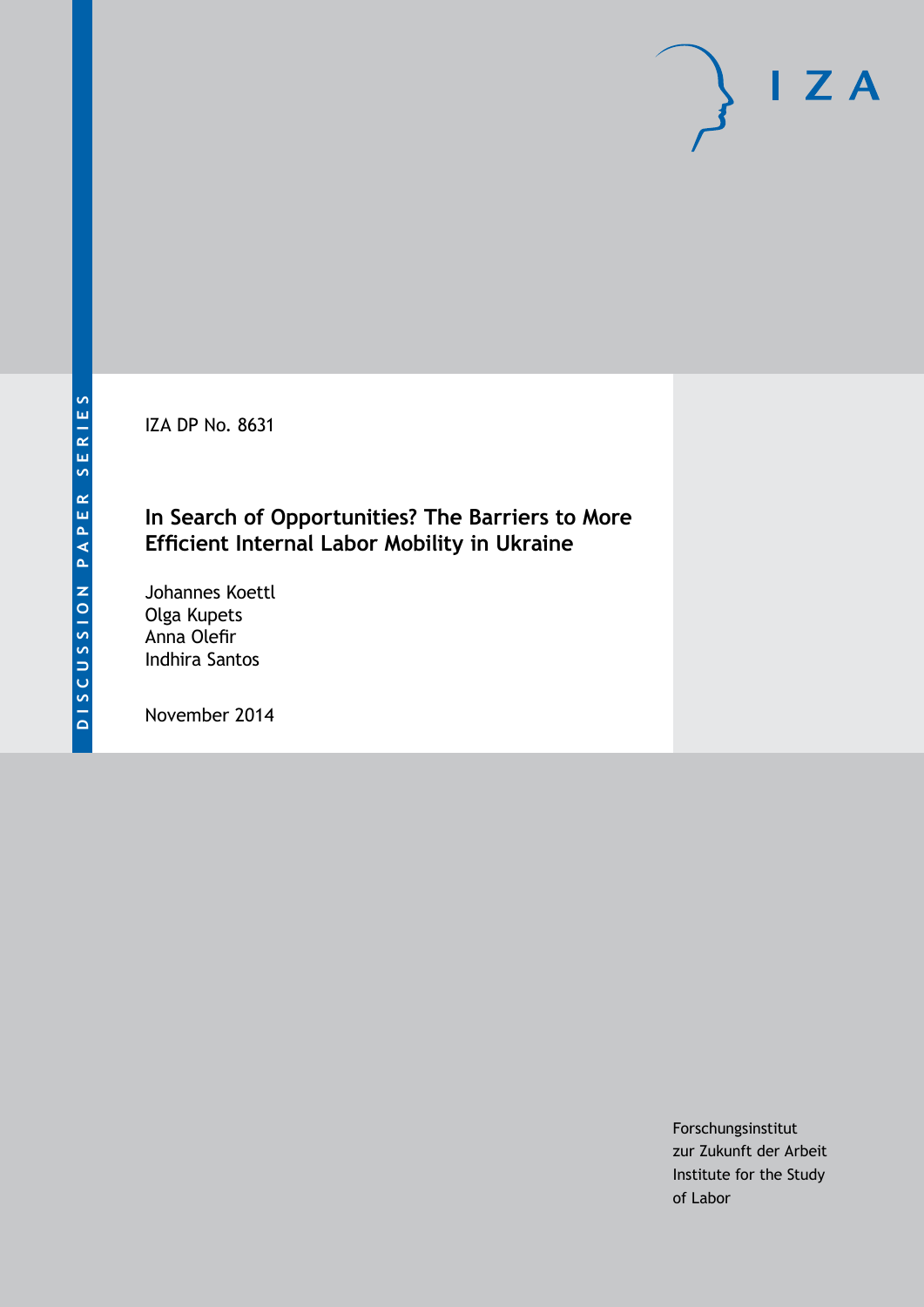# **In Search of Opportunities? The Barriers to More Efficient Internal Labor Mobility in Ukraine**

### **Johannes Koettl**

*World Bank and IZA*

### **Olga Kupets**

*National University of Kyiv-Mohyla Academy*

### **Anna Olefir**

*World Bank*

### **Indhira Santos**

*World Bank*

Discussion Paper No. 8631 November 2014

IZA

P.O. Box 7240 53072 Bonn **Germany** 

Phone: +49-228-3894-0 Fax: +49-228-3894-180 E-mail: [iza@iza.org](mailto:iza@iza.org)

Any opinions expressed here are those of the author(s) and not those of IZA. Research published in this series may include views on policy, but the institute itself takes no institutional policy positions. The IZA research network is committed to the IZA Guiding Principles of Research Integrity.

The Institute for the Study of Labor (IZA) in Bonn is a local and virtual international research center and a place of communication between science, politics and business. IZA is an independent nonprofit organization supported by Deutsche Post Foundation. The center is associated with the University of Bonn and offers a stimulating research environment through its international network, workshops and conferences, data service, project support, research visits and doctoral program. IZA engages in (i) original and internationally competitive research in all fields of labor economics, (ii) development of policy concepts, and (iii) dissemination of research results and concepts to the interested public.

<span id="page-1-0"></span>IZA Discussion Papers often represent preliminary work and are circulated to encourage discussion. Citation of such a paper should account for its provisional character. A revised version may be available directly from the author.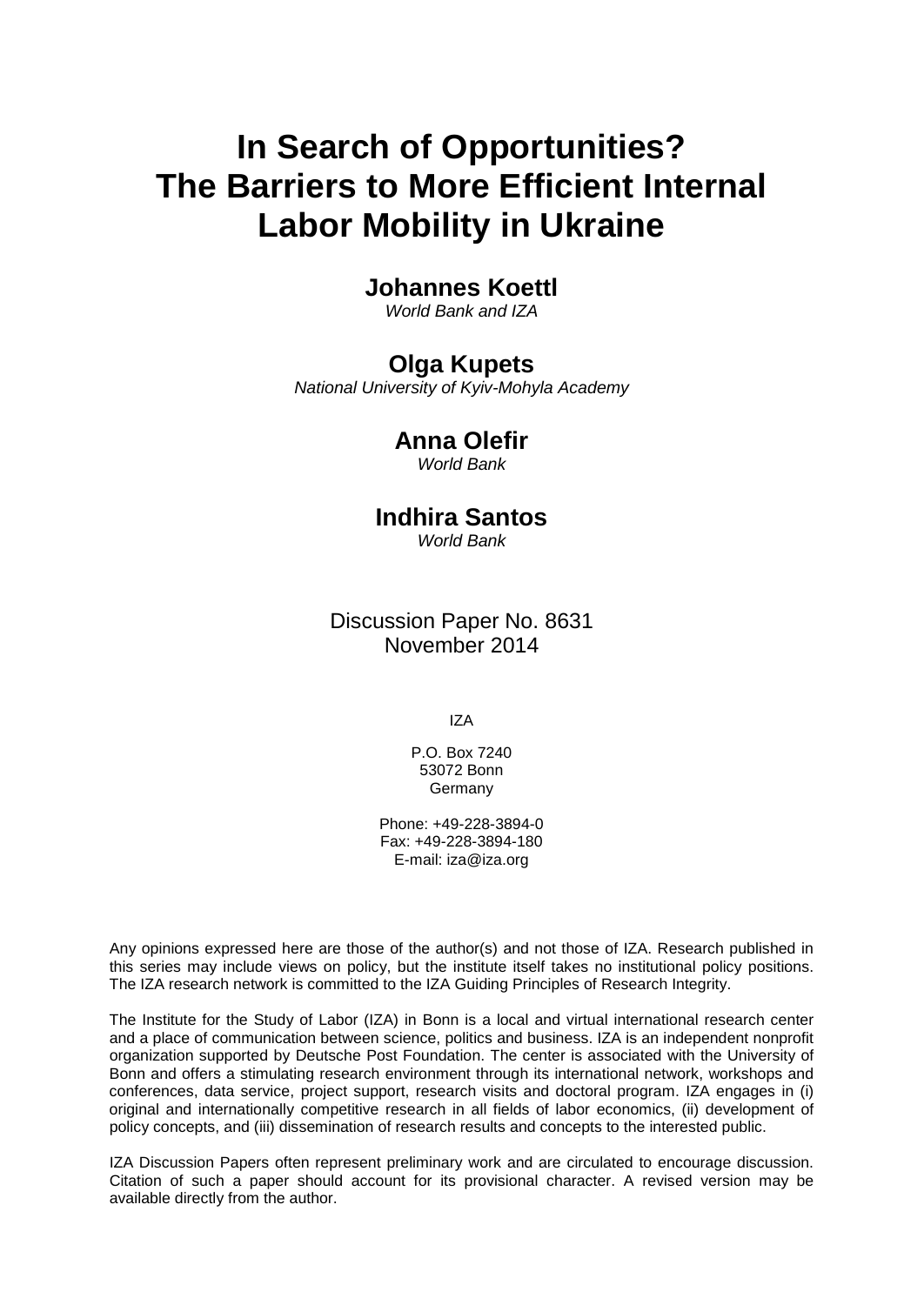IZA Discussion Paper No. 8631 November 2014

## **ABSTRACT**

### **In Search of Opportunities? The Barriers to More Efficient Internal Labor Mobility in Ukraine[\\*](#page-1-0)**

Ukraine's economy lacks dynamism, and this is both the cause and the effect of people not moving across the regions. The rate at which Ukrainians move from one region to another within the country is only half of what would be expected in comparison with other countries. This paper examines the barriers that prevent workers from moving within Ukraine, using information from focus group discussions and expert surveys. It also offers recommendations for creating greater labor mobility in Ukraine through addressing institutional bottlenecks and defines five key areas for improvement, including the population registry system, housing and credit markets, vocational education and training systems, labor market institutions, and the social welfare system.

JEL Classification: J61, J68, P25

Keywords: internal labor mobility, housing market, barriers to migration, transition economies

Corresponding author:

Johannes Koettl Social Protection and Labor Global Practice (GSPDR) The World Bank 1818 H Street NW, Washington, DC 20433 Mail Stop: MSN VIEWB USA E-mail: [jkoettl@worldbank.org](mailto:jkoettl@worldbank.org)

\* Forthcoming in: *IZA Journal of Labor and Development*.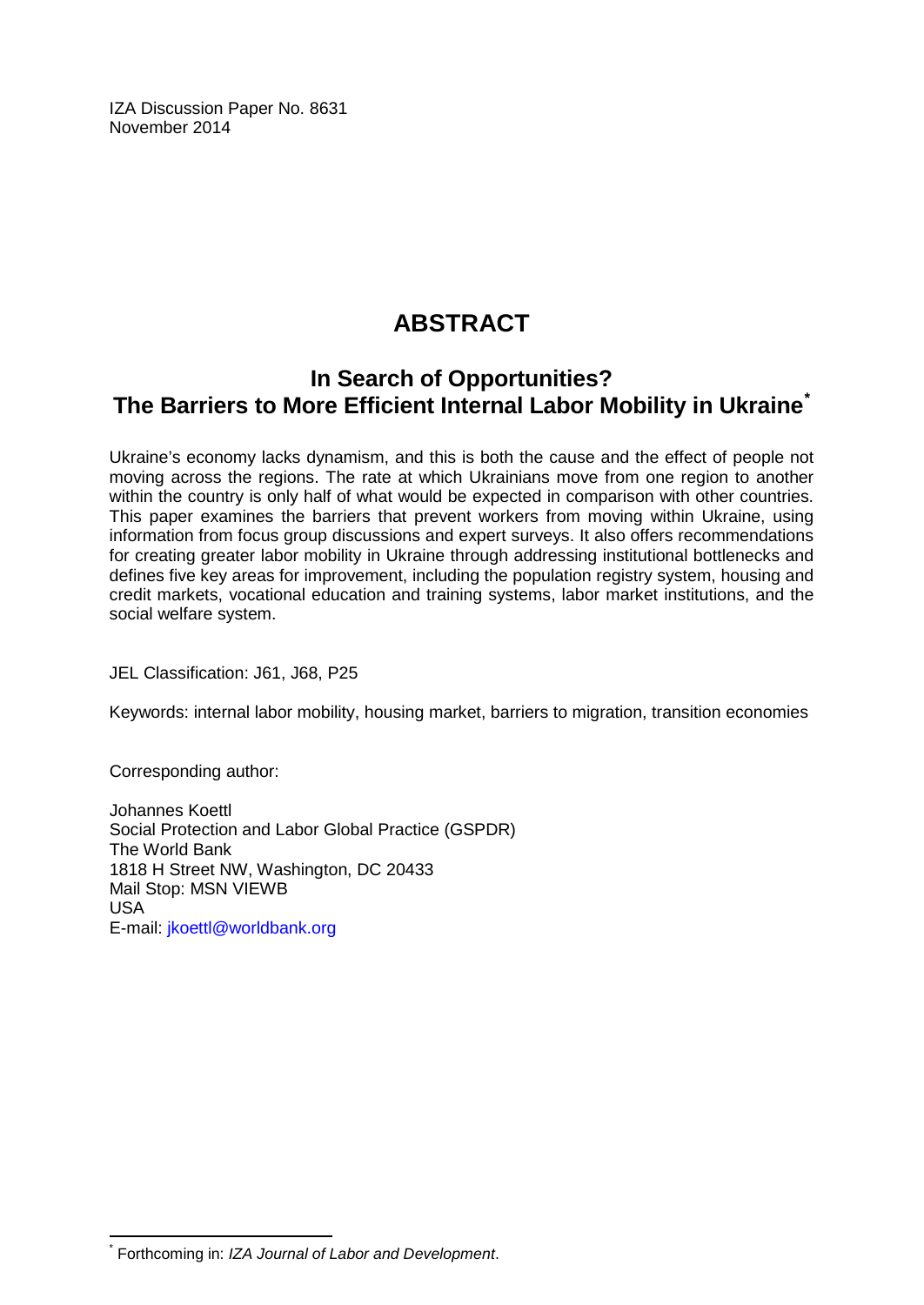### **1. Introduction<sup>1</sup>**

The transition to a market economy in many Eastern European countries has been typically accompanied by a significant shift from widely-dispersed industries to a concentration of capital and production in a few areas. Labor has largely mirrored the movement of capital and production, leading to large economic gains.

In Ukraine, however, labor is not flowing as smoothly to the areas where production and capital are concentrated. Ukrainians do not move often, and when they do move, they don't necessarily go to areas with more jobs and higher wages. Internal mobility is about half of what is expected when comparing Ukraine with other countries, despite large economic differentials. Hence, relatively few people are taking advantage of economic opportunities in other areas, and the challenge is to explain why they fail to seize these opportunities.

A 2004 study of the determinants of inter-regional migration in Ukraine found that that the drivers of internal migration in Ukraine have changed significantly over time, with labor market conditions becoming less and less relevant to people's decision to move (Martynenko 2004). Kupets (2012, 2014a, 2014b) examined why migration flows between some Ukrainian regions were almost non-existent, while between other regions, which are typically very similar in terms of social and economic development, there were substantial flows in both directions, concluding that the geographic distance provides a serious obstacle to residential migration within Ukraine. In particular, Kupets (2014b) finds that the estimated distance elasticity of migration increased from minus 0.91-0.92 in 2008 to minus 0.96-1 in 2012. Significant effects of the distance between the regions' major cities and of a common land border between regions (used as a proxy for cultural, religious and political proximity in addition to geographic proximity) show that direct and indirect migration costs, including the costs of moving to dissimilar regions in terms of culture, religion, and political attitudes (but not in terms of the language), have deterring effects on residential interregional migration in Ukraine. Besides, these empirical studies show that Ukrainians seem to only partially respond to the unemployment and wage differentials, but importantly also to interregional differences in local per capita public expenditures on education, health care and social assistance (Kupets 2014a), the number of doctors, crime rate and air pollution (Kupets 2014b). However, the effects of economic, social and environmental variables are not always significant and in the expected direction. Finally, in a study of temporary labor migration and commuting of the employed population, based on labor force survey data, it has been found that although intraregional flows dominate over inter-regional and international flows in all regions, there were six regions in which workers were more likely to go for temporary employment abroad rather than to some other region within Ukraine (Kupets 2012). This suggests that, in view of more attractive employment opportunities and much higher expected returns, cross-border external migration is often used as a substitute for long-distance migration within Ukraine.

The main objective of this paper is to explore the barriers to internal migration in Ukraine using qualitative information from expert surveys and focus group discussions. To provide insights into the attitudes of migrant workers, the unemployed and employed towards internal migration, as well as their motivations to move and the most salient barriers to internal mobility, nineteen focus group discussions were conducted by the Kiev International Institute of Sociology (KIIS)

<span id="page-3-0"></span> $1$ This paper is based on a report conducted as part of the World Bank's analytical and advisory services to Ukraine (World Bank 2012a). The findings, interpretations, and conclusions expressed herein are those of the authors and do not necessarily reflect the views of the Board of Executive Directors of the World Bank or the governments they represent. The authors are grateful to the Bank staff for valuable comments on the earlier drafts of the report, peer reviewers of the final draft, and administrative and logistical support. Vladislav Komarov contributed greatly through his background paper on the key features and weaknesses of the housing market in Ukraine.

The authors are also grateful to the anonymous referee for constructive feedback and suggestions to improve the paper. The authors also thank the participants of a World Bank dissemination workshop in Kiev in December 2012 and the KNOMAD Conference on Internal Migration and Urbanization in Dhaka in April-May 2014 for useful comments and suggestions.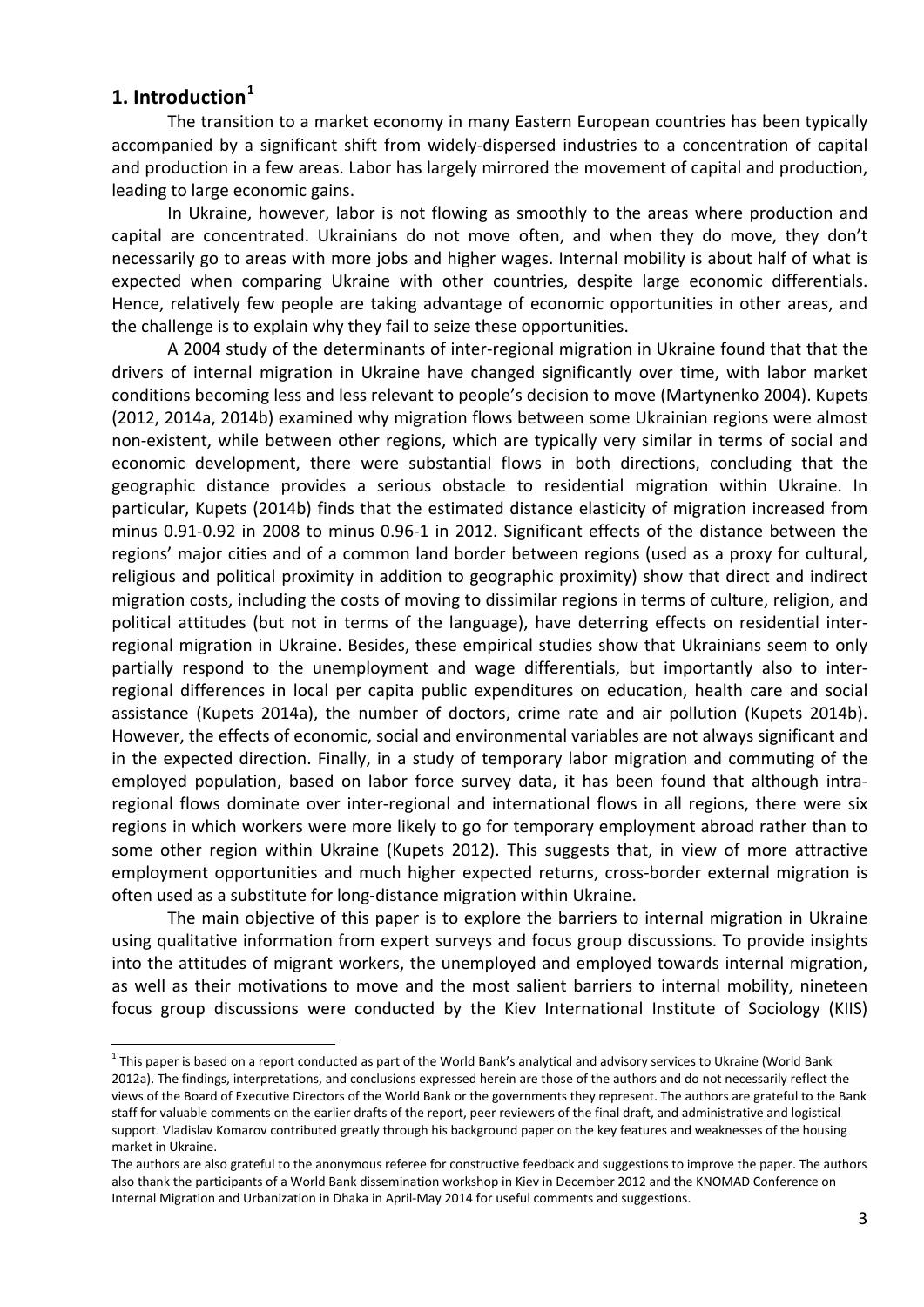between March and April 2012. The findings of these focus group discussions were complemented by a survey of nineteen experts, including representatives of trade unions and employers' organizations, and researchers of labor market and migration issues, and by consultations with policymakers, social partners and representatives of the private sector.

The major barriers to internal mobility are found to be mainly institutional. Internal labor mobility is low and inefficient because of weaknesses in five main areas: (i) administrative procedures, reflected in a population registry system that binds people to their place of residence and increases the costs of internal migration; (ii) underdeveloped housing and credit markets, that make housing in leading regions unaffordable to potential migrants, particularly the poor; (iii) insufficient human capital, as people in lagging regions often lack the necessary skills to access better economic opportunities in high productivity, modern sectors in the leading regions; (iv) weak formal labor market institutions that sustain labor market and wage rigidities, encourage informality and do not provide workers with enough reliable information about job openings and labor market conditions; and (v) social benefits that are tied to the officially registered place of residence and therefore often discourage relocation to another area. Individual sociopsychological factors such as strong ties to families, friends and local community and overall reluctance of Ukrainians to relocate, even for a better job and living standards, are also important constraints to mobility, frequently mentioned by experts and focus group informants.

In the face of weak formal institutions that are supposed to help people connect to economic opportunities, Ukrainians often circumvent these institutions and have to rely on alternative solutions, which are mostly unregulated, do not provide formal protection and entail high levels of uncertainty. Over-reliance on informal social networks, employment, and housing together with corruption are the major examples of these solutions. Although informal networks and practices help many people to solve their social and economic problems, they are suboptimal as they often lead to too costly and risky outcomes.

Hence, the main policy implication is the need to address the existing institutional bottlenecks that affect internal mobility in order to allow people, especially the poor, to move more freely from lagging job-scarce regions to leading regions with better employment and income opportunities. Given the critical demographic situation in Ukraine, with a population that is rapidly shrinking and aging, the issues of removing existing barriers to internal mobility need to be put high on the present reform agenda, because an older population is much less likely to migrate for economic reasons.

Apart from aging, globalization and international competition make more mobility all the more necessary, by pressing Ukraine to push ahead with the modernization of its economy. This will require further agglomeration of capital and labor, a process that in Ukraine has so far been slower than in peer countries.

The remainder of the paper is organized as follows. Section 2 offers a brief literature review of how a mobile workforce can benefit the economy and why it is important for Ukraine. Section 3 provides some background information on the magnitude and patterns of internal migration in Ukraine. Section 4 examines the main barriers to migration of Ukrainians within the country. Section 5 offers policy recommendations, and Section 6 concludes.

#### **2. Potential benefits of internal migration: literature review**

The concentration of people, capital and production was fundamental in the development of industrialized countries in North America, Western Europe, and Northeast Asia. Because economic prosperity did not happen everywhere at the same time in those countries, people had to relocate to find economic opportunities and productive jobs. This concentration in turn stimulated further growth and rising living standards.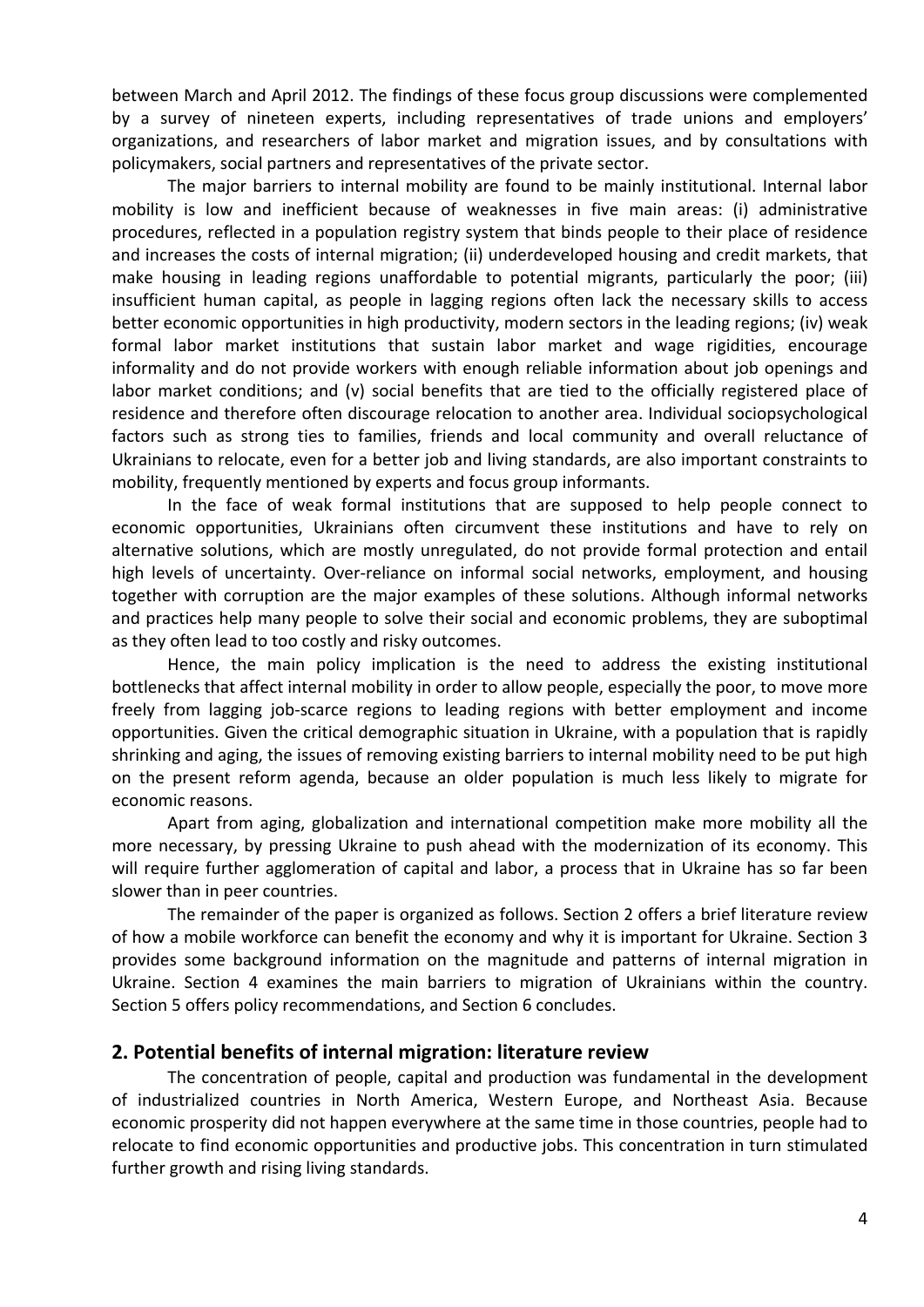A large volume of theoretical and empirical work from developed and developing countries, summarized in Chapter 5 of the 2009 World Development Report (World Bank 2009a), suggests that voluntary internal migration for economic reasons does not only increase the earnings of migrants but also contributes to aggregate economic growth by improving the distribution of labor, clustering skills and talents, and driving agglomeration spillovers. Studies on migration, development and poverty reduction in Asian countries such as Bangladesh, China, India, Pakistan and Viet Nam (IOM 2005) also show that, if managed properly, internal migration, particularly from rural to urban areas, plays an important role in poverty reduction in sending areas as the flow of money, goods and services between rural and urban areas increases demand for local agricultural output, stimulates the non-farm economy and absorbs surplus labor. For example, IOM 2005 estimated that labor migration from rural to urban areas in China contributed 16 per cent of total GDP growth in the period between 1978 and 1997 (IOM 2005, p.70). Similarly, Lall et al. (2006) estimated that 30 percent of India's urban economic growth is accounted for by the movement of more than 20 million Indians from rural to urban areas in the 1990s.

There is also evidence that Canada's economic growth in the 1990s and early 2000s has significantly benefitted from labor migration from the low-productivity eastern provinces to highproductivity western provinces (Sharpe et al. 2007). This study asserts that interprovincial migration was responsible for 1.3 per cent of real trend GDP growth in Canada over the 1987-2006 period and 2.8 per cent of the actual real GDP growth in 2006. At the same time, the authors point out that reallocation of labor between provinces does not produce productivity growth in itself, but it ensures that potential productivity gains resulted from increased human capital, technological advancement, and capital investment are further exploited.

Internal migration also offers societies an opportunity for the convergence in living standards among individuals and regions, while reducing overall macroeconomic volatility and contributing to the absorption of shocks, as suggested by neoclassical economic theory. Proponents of the New Economic Geography, on the other hand, argue that selective migration for economic reasons can lead to a backwash effect and huge divergence rather than convergence between "lucky" and "unlucky" regions (Moretti 2012; Myrdal 1963). The empirical evidence also provides quite mixed results. For example, the 2009 World Development report (World Bank 2009a) argues that recent empirical studies show the positive impact of migration on income convergence in developed and developing economies, often after an initial divergence in low and middle-income countries. At the same time, Vakulenko (2014) concludes that various studies using a similar β– convergence model but different sets of control variables and estimation methods find positive, negative and insignificant relationships between migration and convergence. In the same paper, findings from Russia suggest that there is are positive effects of migration on income and wages in sending regions but the impact is quite small, probably because the regional income convergence in Russia mainly happens through capital mobility and the subsequent development of financial and real estate markets rather than through labor mobility.

It is important to note that there are also potential costs associated with high internal mobility. In fast-growing urban areas in developing countries, traffic congestion and overcrowding, lack of sufficient housing, environmental degradation, increased crime rate, growing inequalities in access to jobs, housing, education, safety, cultural and social amenities are often a problem (IOM 2005). At the individual level, both internal and cross-border migration is also associated with many risks and costs that reduce the benefits, especially for poor families. Among the many hardships are debt bondage as migrants borrow money to migrate; dangerous and difficult working conditions; living in the open or in very poor accommodation with inadequate water and sanitation; crime and personal safety issues; lack of information about rights, entitlements and the applicable law in general; lack of access to health services, education (for migrant's children) and other government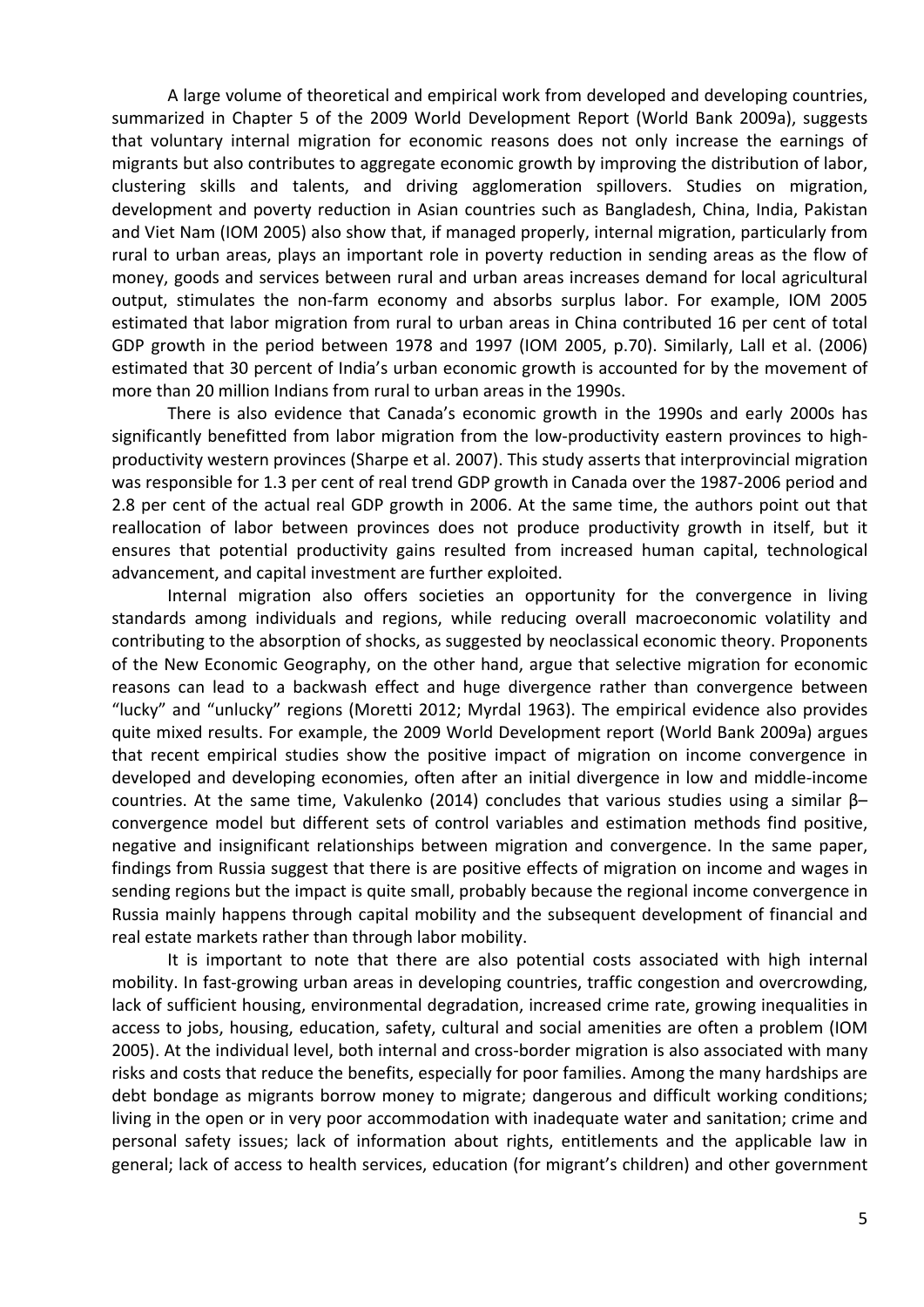services; and discrimination (IOM 2008). But appropriate urban planning and social policies can help mitigate some of the potential negative effects of internal labor mobility.

To sum up, there are important economic gains that can be realized from intensive and efficient internal migration, both in terms of economic growth but also in terms of living standards of individuals. The potential for mobility of workers to contribute to higher productivity, economic growth and living standards is especially critical for a transition country like Ukraine, whose economy is going through a fundamental process of structural transformation. Yet, so far, the pace of restructuring and modernization has been slow: Among transition economies, Ukraine had one of the least agglomerated economy and population in 1990, but experienced almost no agglomeration since then. Besides, despite a slight convergence in regional unemployment rates and wages over the last decade, there are substantial regional disparities, particular in regional output per worker (see Figure 1).



**Figure 1. Coefficient of variation in regional unemployment rates, average gross wages, gross regional product per capita and disposable income per capita (in %), 2002-2013**

*Source*: Authors, based on the State Statistics Service of Ukraine data.

According to the studies on poverty in Ukraine (Brück et al. 2010; UNDP 2008; World Bank 2005), the country has not taken full advantage of internal migration of workers and their families for bringing down these regional imbalances. We return to this issue of what keeps Ukrainians from taking advantage of internal migration after a brief discussion on past patterns of migration within the country.

#### *3. Magnitude and patterns of internal migration in Ukraine*

The primary source of data on migration flows in Ukraine is administrative data on inmigration (inflows), out-migration (outflows) and net migration (inflows minus outflows) based on population registration of the place of residence (see the details in Section 4.1). This administrative data refers to those changes of residence that are registered with the State Migration Service and published then by the State Statistics Service of Ukraine. Therefore, these data refer mainly to residential mobility, but many moves of workers and their families might go unregistered. This means that administrative internal migration data is likely to underestimate actual migration, as corroborated by the survey of labor market experts conducted for this report. However, we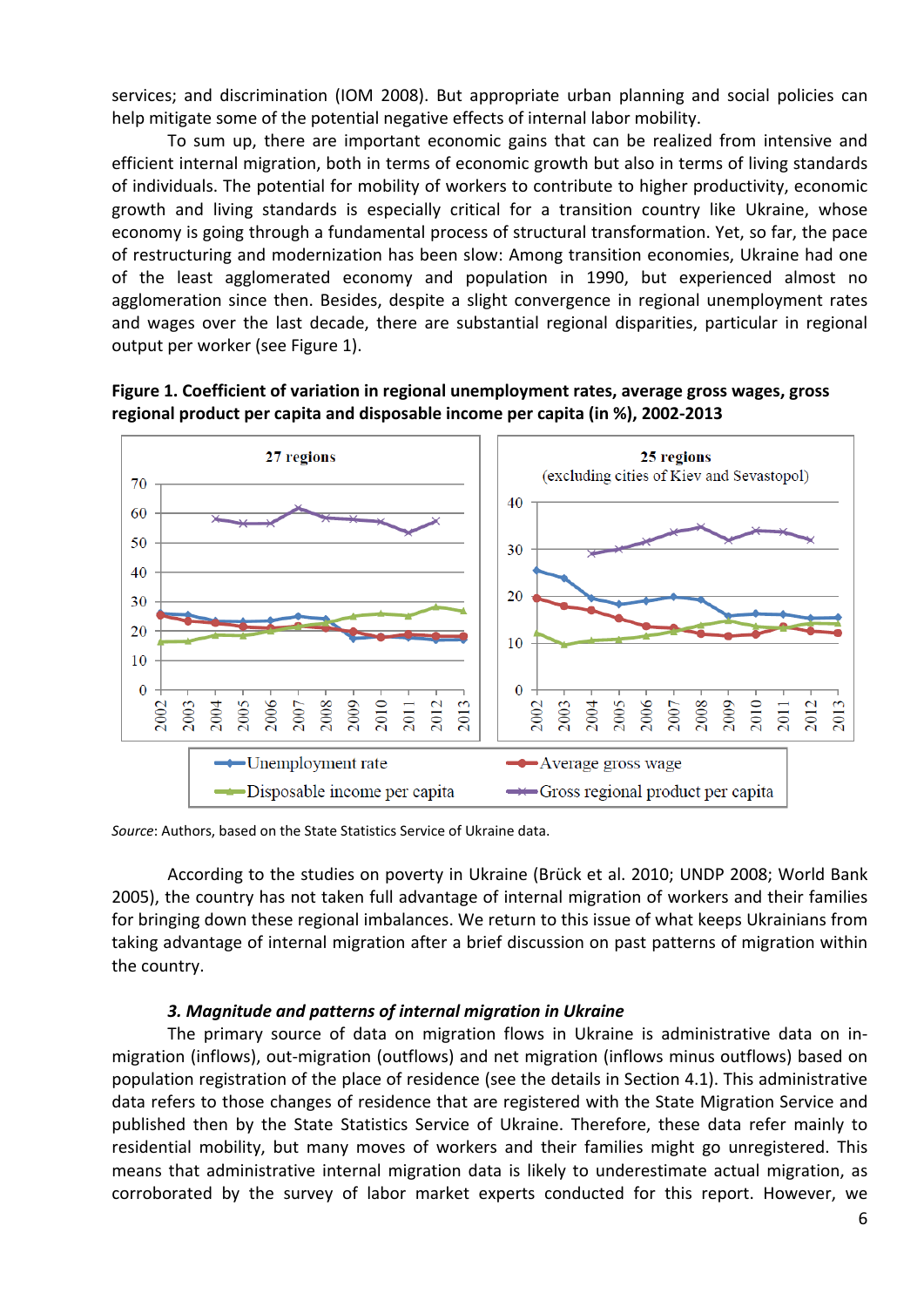complement this source of data with additional microeconomic sources based on household surveys to get a more complete picture of migration patterns.

Official statistics indicate that about 622,000 people changed residency within Ukraine in [2](#page-3-0)013, which constitutes about 1.37 percent of the total population.<sup>2</sup> Despite some increase in 2010, gross migration rate is not yet back to its pre-crisis levels (Figure 2). Moves from one region<sup>[3](#page-7-0)</sup> to another (inter-regional migration) represent around 42 percent of total registered internal migration while moves within the same administrative region (intra-regional migration) make up 58 percent.





The highest propensity to migrate is observed among youth aged 15 to 19, followed by the 20-24-year olds, who move from their home places mainly to pursue studies after secondary school. Females and urban young people under 30 years have a higher propensity to migrate than their male and rural counterparts. On the other hand, men and rural population appear to have higher propensity of changing their official place of residence in older age when internal migration is more likely to be motivated by labor market reasons rather than by education or marriage. Overall, urban areas gain population through internal migration from both intra- and inter-regional migration. But these net gains have significantly reduced over the last years, from about 53,000 people in 2005 to only about 14,000 people in 2013.

An analysis of inter-regional migration flows reveals that in most regions out-migration exceeded in-migration, resulting in negative net migration rates. The regions with the biggest net losses relative to its population were Kirovohrad, Kherson and Luhansk oblasts. There are some regions though that had consistent population gains through internal migration. These are Sevastopol City, Kiev oblast, Kiev City, Odesa, Chernivtsi and Kharkiv oblasts, and the Autonomous Republic of Crimea.<sup>[4](#page-7-1)</sup> These migrant-attracting regions for migrants are located in different

*Source*: Authors, based on the State Statistics Service of Ukraine data.

<span id="page-7-2"></span> $2$  Although population registers count migrations (events) rather than migrants (transitions), we use these terms interchangeably assuming that the share of multiple and return migration within a given year is negligible.<br><sup>3</sup> Region here refers to the first-level administrative unit which is one of 24 oblasts, Autonomous Republic of Crimea or one of

<span id="page-7-0"></span>cities with a special status (Kiev and Sevastopol). Taking into account the average size of Ukrainian regions (about 1,675,000 people in 2013), the administrative division of Ukraine into 27 units is consistent with the NUTS system and corresponds to its second level (NUTS-2). This allows us to compare migration indicators in Ukraine to those in the EU member states.  $4$  Regions are shown in descending order in terms of net internal migrate rate in 2013.

<span id="page-7-1"></span>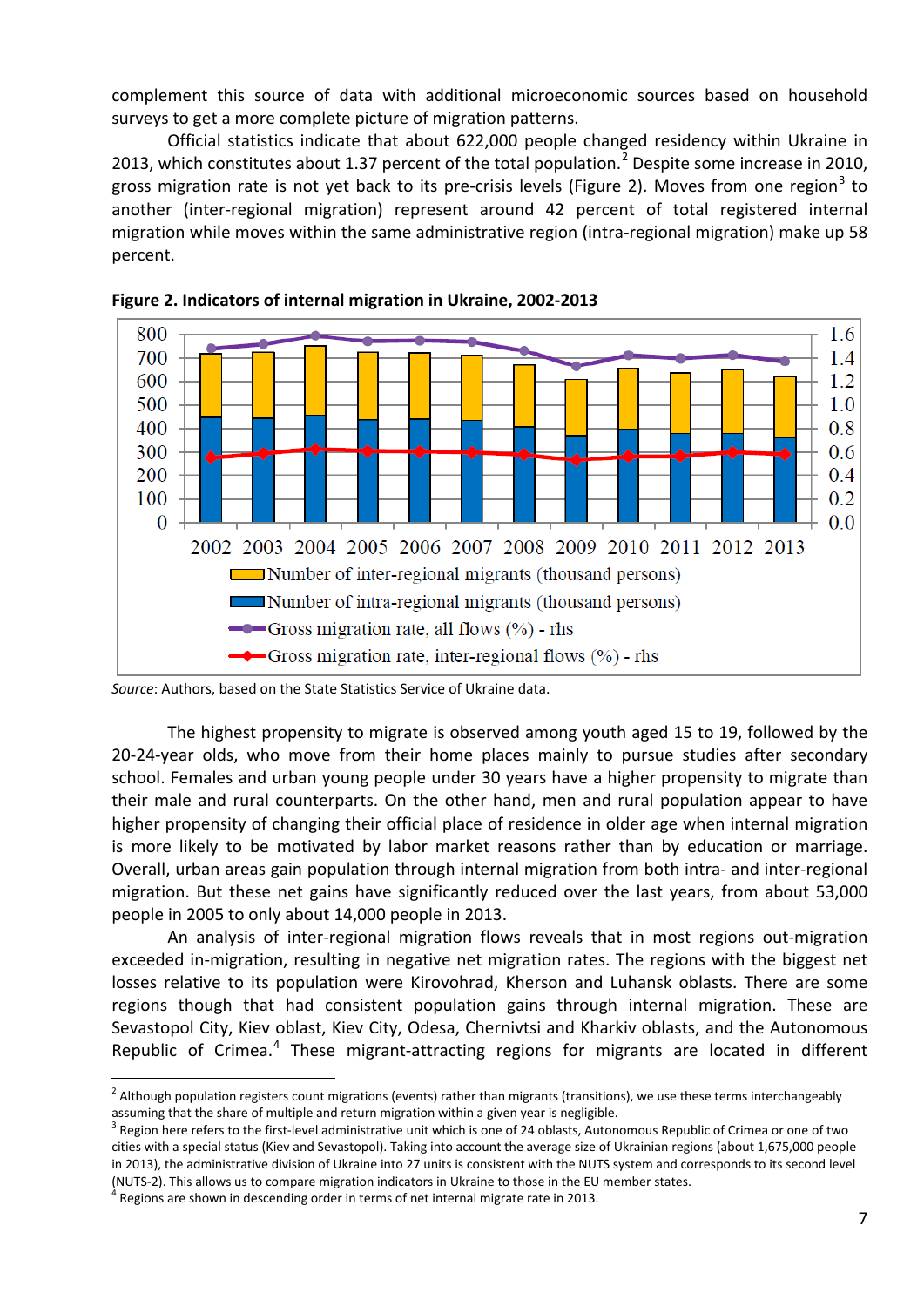geographic parts of Ukraine and are not concentrated in certain areas, for example in the industrially developed East.

The rates of internal migration are low in Ukraine when compared to other countries. Using official statistics on internal migration and controlling for the average size of regions, we estimated that actual internal migration rates in Ukraine are about half of what we would expect when comparing to other countries.<sup>[5](#page-7-2)</sup> An alternative source of data for international comparison is the joint EBRD/World Bank "Life-in-Transition" survey, a large micro-data set that uses the same questionnaire and methodology across all countries of Eastern Europe and Central Asia and some Western European countries. According to this data, in Ukraine, 0.5 percent of the population moved within the year preceding the survey in 2010, and 4.5 percent moved within the last five years (Figure 3). Although data in this survey do not distinguish between external and internal migrations, Ukraine's migration rates are clearly at the lower end of the distribution when comparing across countries. Only 11 countries displayed lower migration rates, while 21 countries displayed higher rates than Ukraine.





*Note*: Recent moves include both internal and international migrants. *Source*: Authors, based on the European Bank for Reconstruction and Development and World Bank Life-in-Transition Survey.

Not only are Ukrainians not very mobile, it seems that also intentions to migrate are low when compared to other countries. According to Life-in-Transition data, 2 percent of Ukrainians said they planned to move abroad in the near future, and about 0.9 percent said they intended to move to other parts of Ukraine. Only three countries had a workforce that was less inclined to migrate internally, while 29 countries displayed higher rates.

<span id="page-8-0"></span><sup>5</sup> We compared internal migration rates in Ukraine (measured by administrative data at oblast and rayon level) with internal migration rates from other countries. For other countries, the internal migration rates are mainly measured through population registries or, at times, through surveys or the census. The comparison is done controlling for the average size and number of geographical units used to calculate internal migration rates. This is important because the number of migrants recorded fundamentally depends on the number and size of the units into which the territory is divided, and the differences in statistical geography can bias cross-country comparisons. Applying a log-linear trend line across the whole sample yields the expected internal migration rate for a given size of the unit of measurement.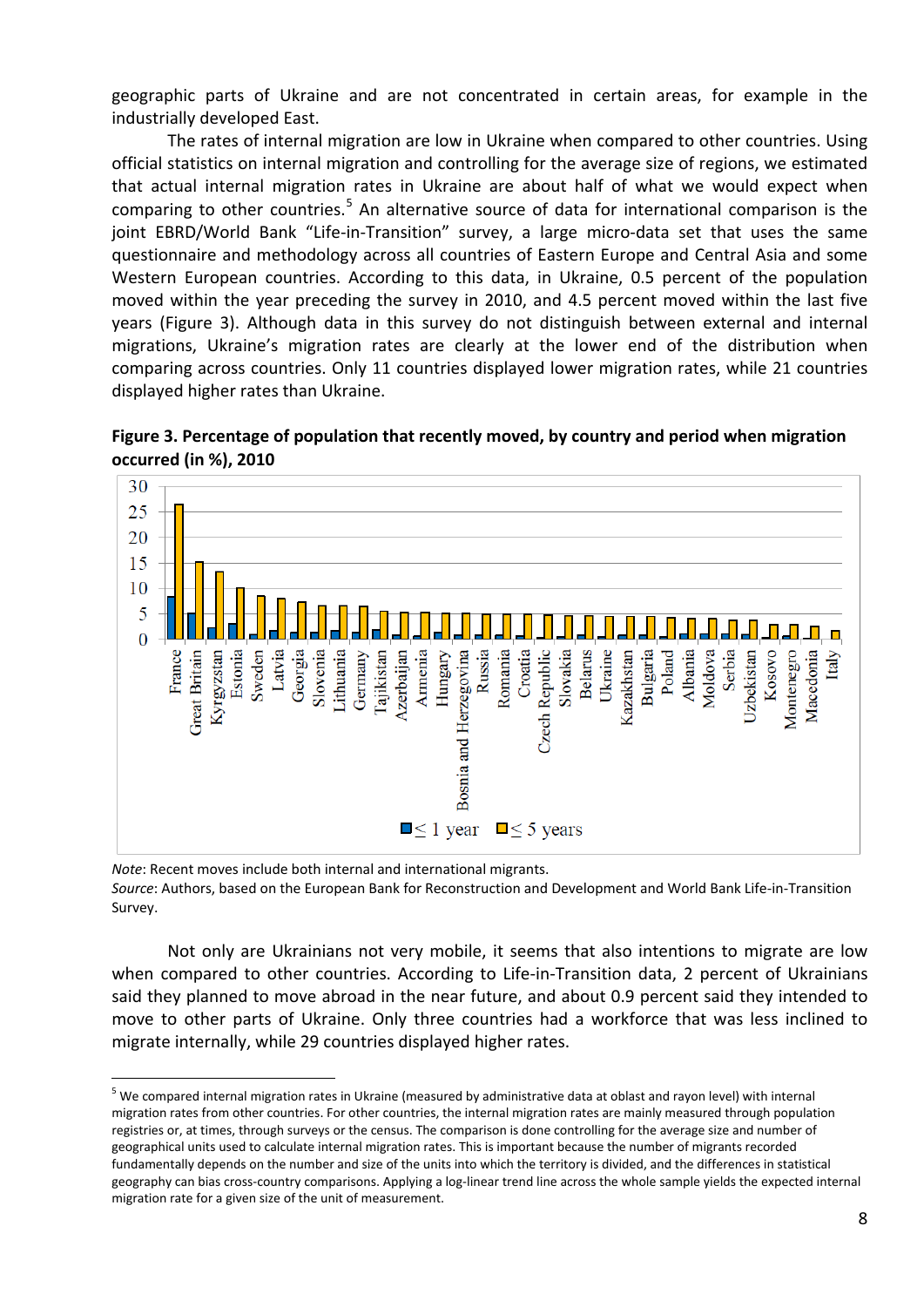Synovate, a global market research company (integrated into Ipsos in 2012), conducted a survey of labor mobility in Bulgaria, Russia, Serbia and Ukraine (Synovate 2010). The results of the survey confirmed the finding from the Life-in-Transition survey, namely low desire to relocate both in Russia and Ukraine. Specifically, if offered a 50 percent increase in salary, around 80 percent of respondents in Russia and Ukraine would still refuse to relocate. In Bulgaria and Serbia, only 50 percent would refuse.

In an environment of low residential labor mobility, commuting can be a substitute for labor and residential migration in facilitating transitions out of joblessness and smoothing regional disparities. This is precisely the case in Ukraine. According to the labor force survey, the total number of commuters was above 2.6 million employed people in 2010, or 13.2 percent of the employed population in Ukraine (Table 1). But only a small share of workers travel across regions. Inter-regional commuting rate (1.6 percent in 2010) is low in Ukraine when compared to the old EU member states, although comparable to those observed in Bulgaria, Poland or Romania (Paci et al. 2007).

|                | 2005 | 2006 | 2007 | 2008 | 2009 | 2010 |
|----------------|------|------|------|------|------|------|
| <b>Total</b>   |      |      |      |      |      |      |
| All commuters  | 10.5 | 10.8 | 11.6 | 13.0 | 13.2 | 13.2 |
| Intra-regional | 9.2  | 9.5  | 10.2 | 11.1 | 11.6 | 11.6 |
| Inter-regional | 1.4  | 1.4  | 1.4  | 1.9  | 1.7  | 1.6  |
| <b>Urban</b>   |      |      |      |      |      |      |
| All commuters  | 6.7  | 7.0  | 7.2  | 7.5  | 7.0  | 7.2  |
| Intra-regional | 5.2  | 5.6  | 5.9  | 5.9  | 5.6  | 5.8  |
| Inter-regional | 1.5  | 1.4  | 1.3  | 1.6  | 1.4  | 1.4  |
| <b>Rural</b>   |      |      |      |      |      |      |
| All commuters  | 18.8 | 19.2 | 21.2 | 25.2 | 26.3 | 26.0 |
| Intra-regional | 17.7 | 18.0 | 19.5 | 22.6 | 24.1 | 24.1 |
| Inter-regional | 1.1  | 1.2  | 1.7  | 2.6  | 2.2  | 1.9  |

**Table 1. Commuting rate as percent of the employed population (in %), 2005-2010**

*Notes*: Respondents temporarily working abroad are excluded *Source*: Authors, based on labor force survey data.

Our findings regarding low internal migration in Ukraine, which is based on different data sources, is also consistent with local perceptions. In a survey of labor market experts conducted for this study, 12 out of 19 respondents said that internal mobility rates in Ukraine are low when compared to those of other Eastern European countries. Only 3 respondents thought internal migration is high, while 4 respondents thought it was at the same level as in peer countries.

Therefore, all surveys confirm that Ukrainians are far less likely to move than workers in other countries. For those Ukrainians who move, one would expect that they move to the most dynamic regions. However, an examination of inter-regional migration data presents a further puzzle: even when Ukrainians do move, they do not always move to the most productive regions with high wages and low unemployment (Figure 4).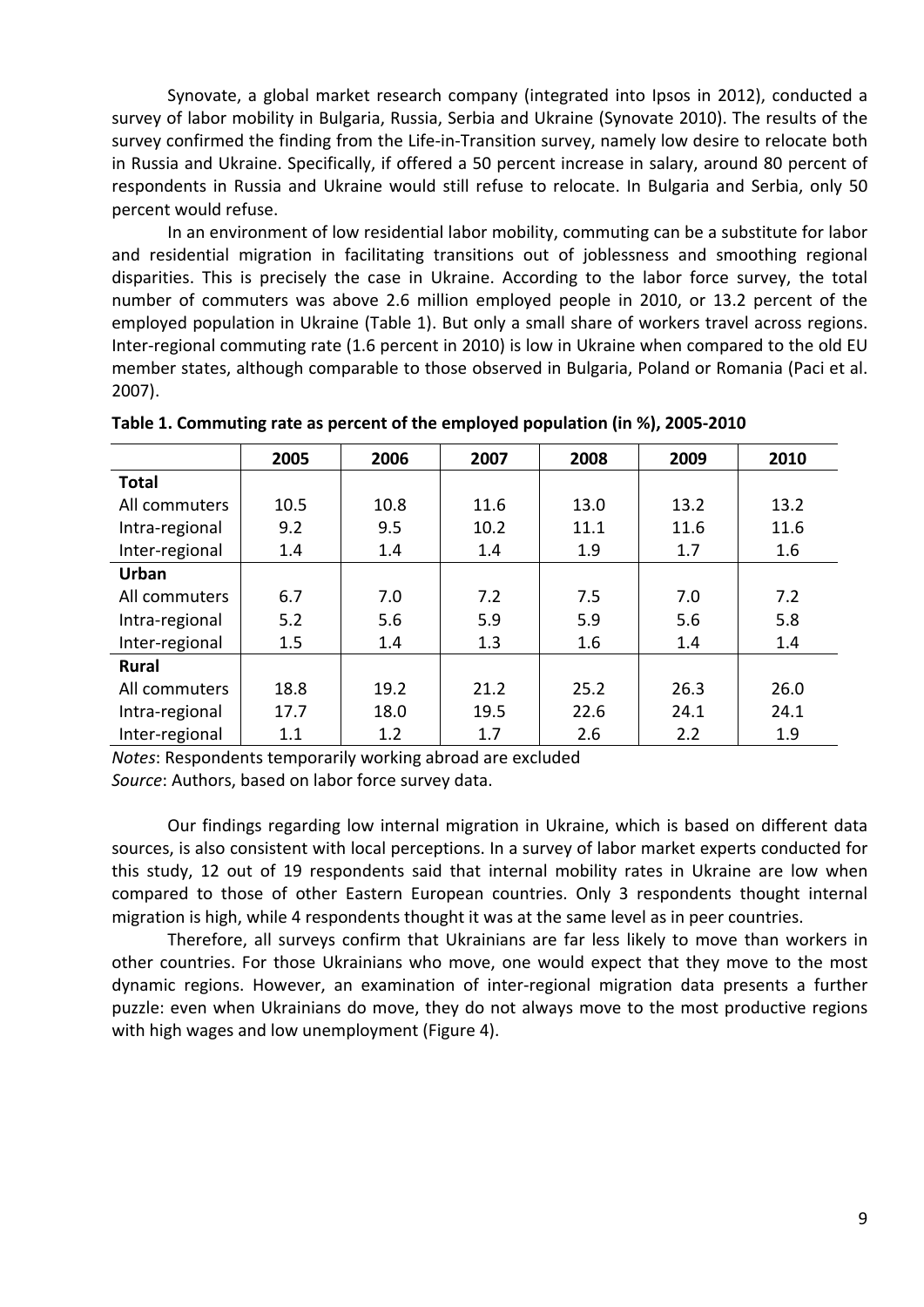

**Figure 4. Departures and arrivals of internal migrants versus unemployment rates and wages, 2013**

*Source*: Authors, based on the State Statistics Service of Ukraine data.

Ukrainians changing their place of residence within the country are more likely to move to communities located either within the same region (58 percent of all registered moves within Ukraine in 2012) or to neighboring regions (23.7 percent), which often have similar employment and income opportunities as the place of origin. Those who move to non-neighboring regions choose predominantly the capital city of Kiev, whereas moves between lagging and better-off regions located in different parts of Ukraine are relatively rare (Kupets 2014b). A positive and significant correlation between in-migration and out-migration rates indicates that high inmigration and out-migration rates are usually observed in the same regions and therefore there is a lot of churning rather than a genuine reallocation of people between regions.

In summary, Ukrainians do not migrate a lot internally when compared to other countries, and those who move are not necessarily going to the regions with better labor market conditions. This begs the questions if there are constraints to internal labor mobility and what they are, which is the subject of the next section.

#### **4. Barriers to relocation of workers within Ukraine**

In order to answer these questions, we collected qualitative information using several methods: a Delphi-type survey among Ukrainian experts; focus group discussions; and consultations with Ukrainian policymakers, social partners, and representatives of local and international companies and business associations.

A short questionnaire consisting of 11 closed and open questions on internal mobility was sent to a panel of 46 experts; 19 fully answered questionnaires were returned. The respondents included four trade union representatives, four representatives from employers' organizations and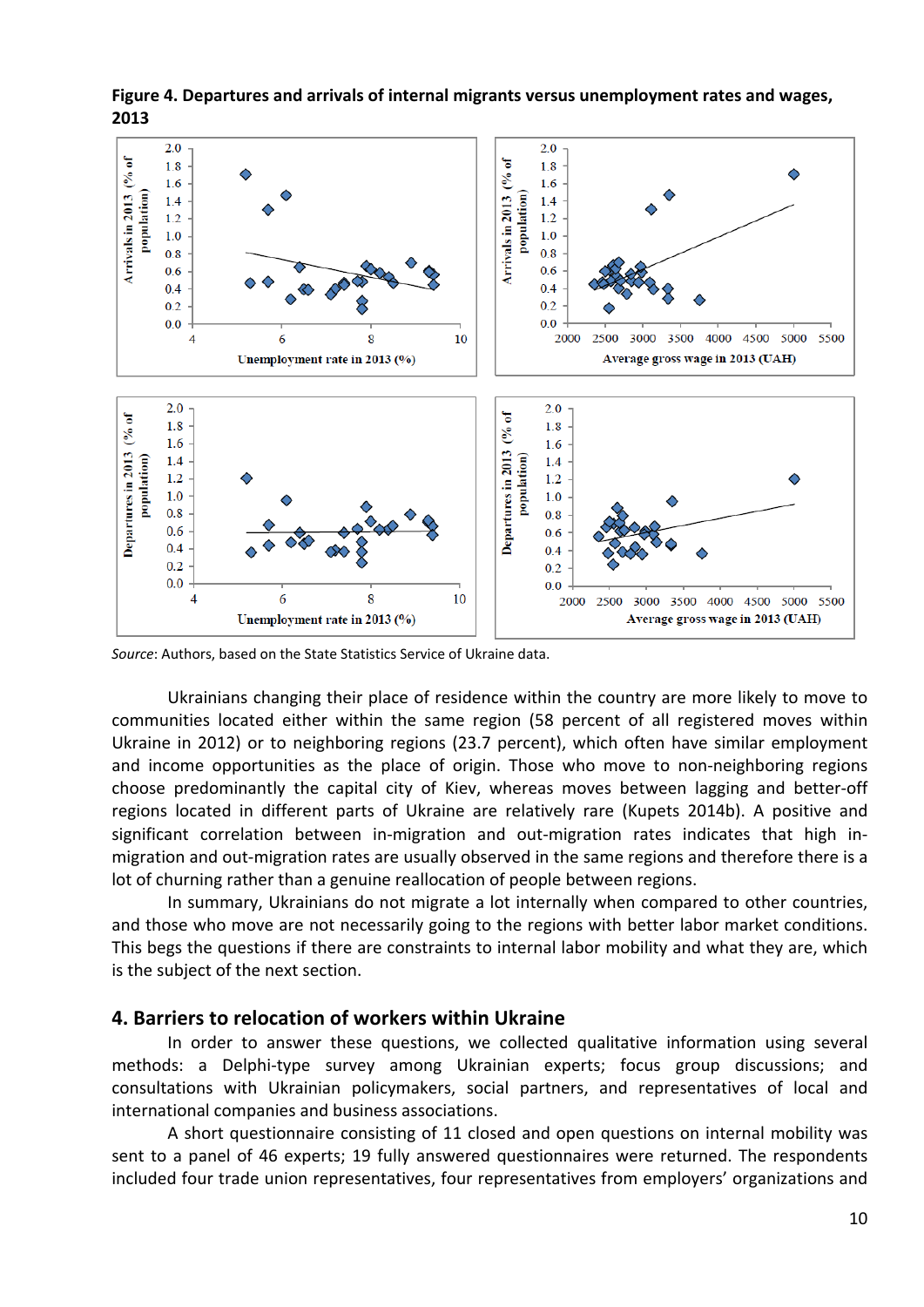eleven labor market and migration experts from think tanks and universities. The questionnaire focused on two main areas: (i) assessing perceptions in Ukraine on the magnitude and patterns of labor market mobility, and (ii) identifying of the most critical barriers to internal labor mobility in Ukraine.

Focus group discussions were aimed at better understanding the attitudes of migrant workers, the unemployed and employed towards internal migration, as well as their motivations to move and the most salient barriers to internal mobility. They were conducted by the Kiev International Institute of Sociology between March and April 2012 with financial and technical support of the World Bank. There were two different sets of focus group discussions:

Two focus groups among migrant workers in Kiev City, one with highly-skilled employees/ self-employed and the other with low-skilled workers. Nineteen participants filled in a prescreening questionnaire; sixteen participated in the focus group discussions. All participants had moved to Kiev for labor reasons from different regions of Ukraine. The two groups were balanced in terms of gender and age.

Seventeen focus groups were carried out among people with different labor market status as background work for the 2013 World Development Report (World Bank 2012b) and the accompanying country study for Ukraine (Kupets et al. 2012). The core questions discussed were about the employment situation in Ukraine, the meaning of a good job, people's appraisal of the availability and access to jobs, the role of jobs in social cohesion, coping strategies used by individuals and households when they are hit by negative shocks, and employment-related social relations between different social groups and generations. Internal and international migration was discussed as one of the possible coping strategies. The fieldwork was carried out in four different regions of Ukraine. In total, 157 informants participated in these discussions. Table A.1 in the Annex summarizes the key characteristics of these focus groups.

Although not representative and subjective in nature, this exercise provides an insight into the most binding constraints to internal mobility in Ukraine and the people's perceptions on the role of internal labor mobility for Ukraine's economic growth and development.

According to the experts' survey, there are indeed barriers to move. 15 out of 19 experts indicated that given the regional differences in labor market outcomes in Ukraine, more people would like to move than actually did so for labor reasons. In other words, people are constrained in their decisions on internal mobility. The focus group discussions confirm this finding, with most participants indicating that they realized they could improve their job prospects by moving but they often faced significant obstacles to migration.

In terms of what these barriers are, the experts list the population registry, lack of access to credit and the costs of migration, and the underdeveloped housing and mortgage market as the top three barriers (Figure 5). This finding is again confirmed by the focus group discussions. Other potential barriers that featured prominently in both studies are skills, labor market institutions, and the design of social benefits. Interestingly, strong ties to families, friends and home communities, which were not directly mentioned among the suggested alternatives in the survey of experts, are also seen as critical factors hindering internal labor mobility in Ukraine. This is likely to reflect both affective ties to family and communities that bind people to their hometowns, but also the importance of informal social networks to find employment and housing and gather social support. It can be also the case that in view of relatively small differentials of income (adjusted by cost-ofliving), workers simply do not have strong economic incentives to move far from their relatives and neighborhoods.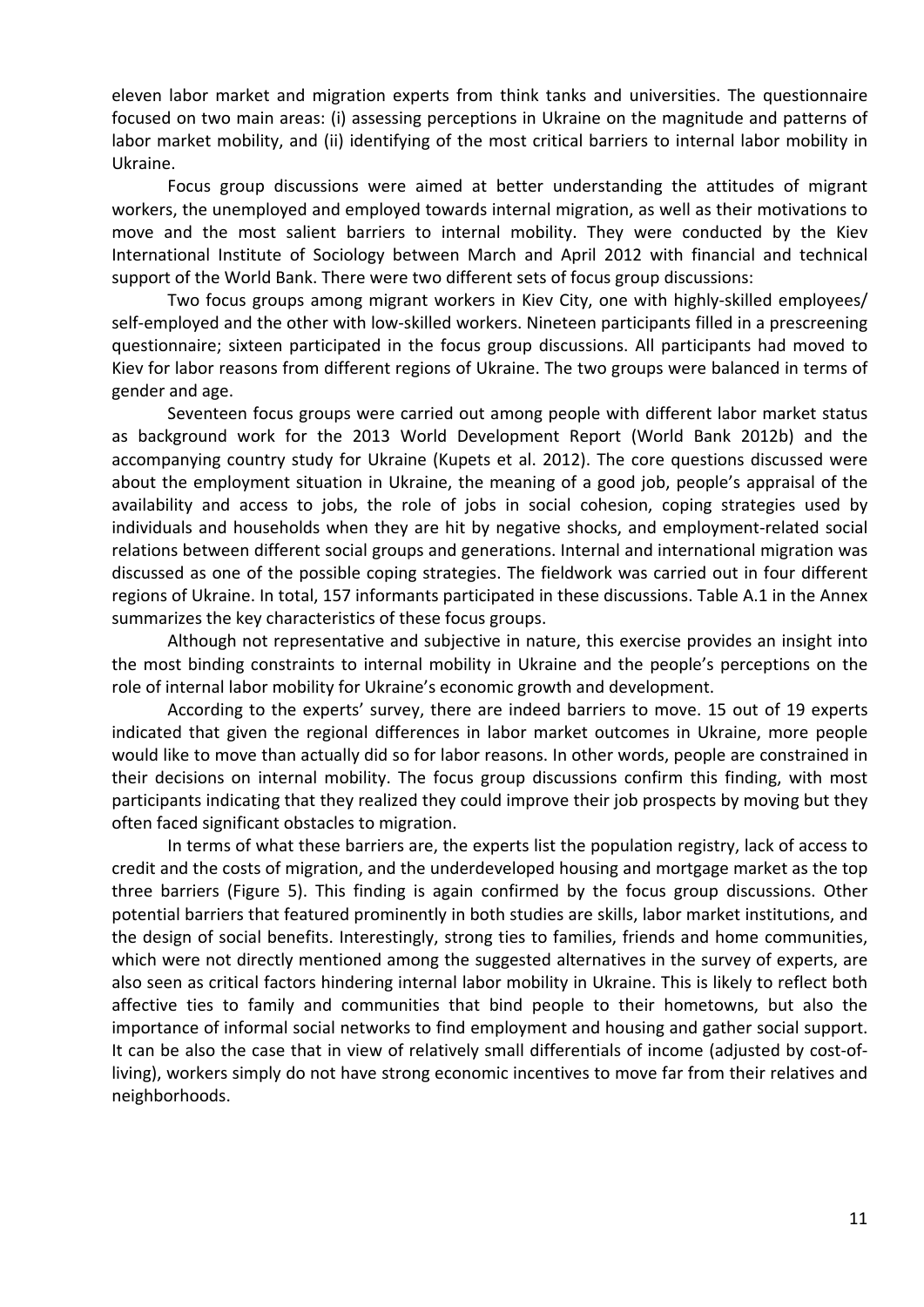#### **Figure 5. Barriers to labor mobility in Ukraine, percent of respondents who listed the barrier as one of the three most important, 2012**



*Source*: Authors, based on the experts' survey on internal migration (N=19).

Surprisingly, industrial and regional policies, existing cultural and language differences between regions, poor quality of public goods and infrastructure (including roads and public transportation), ability (or inability) of migrants to integrate at new location, international migration as a substitute to internal migration are considered to be far less important obstacles to migration of workers within Ukraine. We will now discuss the main barriers in turn.

#### *4.1. Population registry*

A particular administrative obstacle to workers' mobility – in the form of a requirement that people register their place of residence – was cited most often by labor market experts and workers in our studies as critical in limiting internal mobility in Ukraine. This system of residential registration is an inheritance, albeit reformed, of the Soviet Union's old "*propiska*" system, which regulated the movement of people within the country.

According to the Law on Freedom of Movement and Free Choice of the Place of Residence in Ukraine (effective since January 2004), all residents have to register their place of residence with the State Migration Service within ten days of arrival at the new place of residence. The new place of residence is defined as the administrative-territorial unit where a person lives for at least 6 months during a year. To be registered, a person has to submit a written statement, internal passport, proof of a stamp duty payment, and two copies of the filled deregistration coupon from the previous place of residence. According to this law, it is prohibited to require any other documents for registration.

However, according to the Civil Code of Ukraine, the place of residence is defined as a place where a person permanently or predominantly lives as an owner, under the terms of the rental contract or under other statutory terms. Therefore, to be registered at a particular address (which is recorded then in the registration card and stamped in the internal passport), a person must provide grounds for registration. These grounds for registration are a property certificate, a rental contract, an authorization to occupy a publicly-owned apartment/ house ("*order*") or the like. If there are no such documents, the official written consent from the property owner(s), if it is a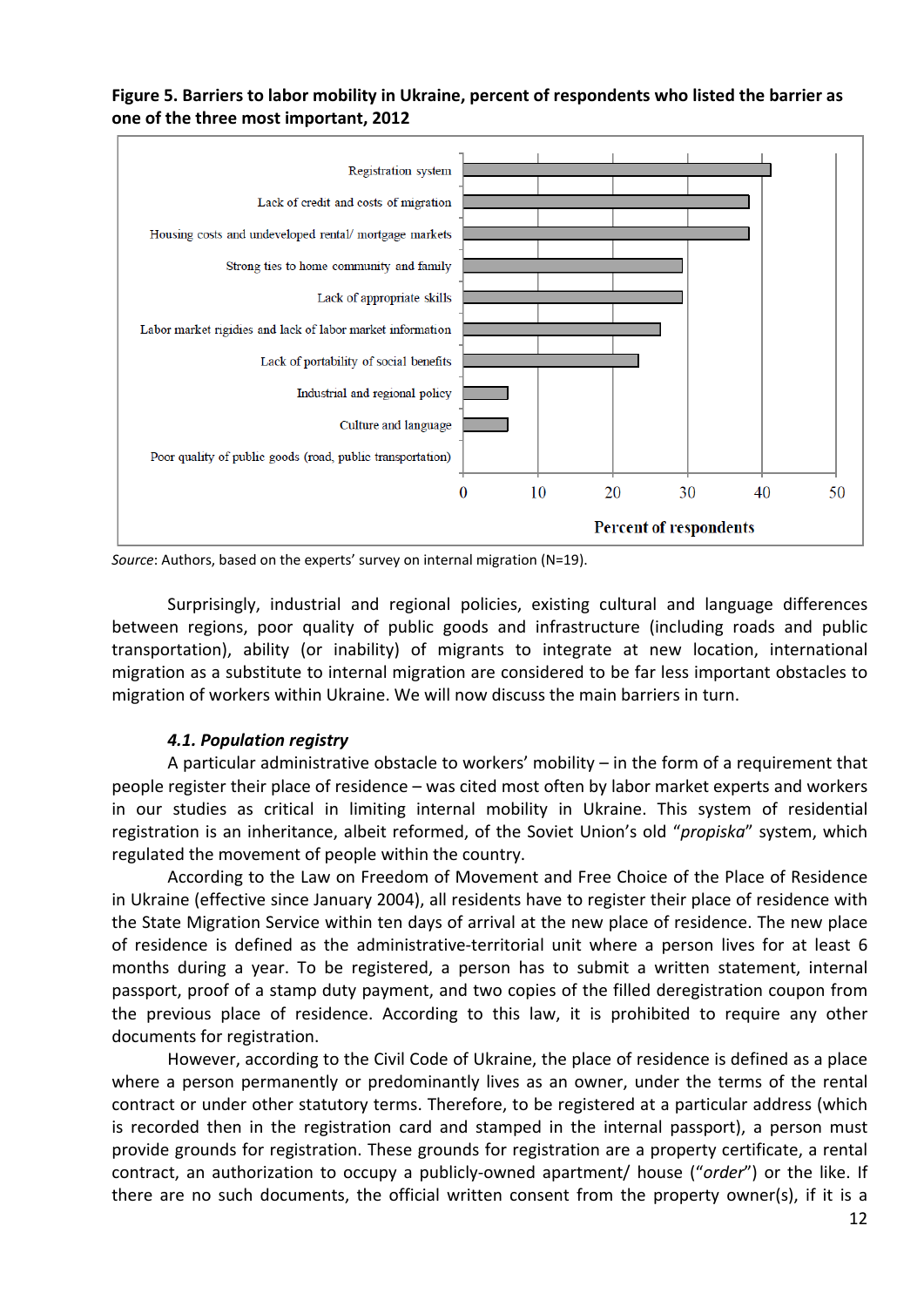private property, and from the household head and all the adult members of his/ her family registered in this apartment/ house, if it is a public or corporate property, is required.

If someone rents an apartment, he/she needs to provide an official rental contract. As became clear in the focus group discussions and in the consultations for this paper, both property owners and renters lack incentives to register rental contracts. For property owners, registering a contract would mean paying additional taxes on rental income and higher utilities costs which are linked to the number of people officially residing at an address. For renters, on the other hand, it would mean paying higher rents because of the aforementioned taxes and utilities. Since tax morale is generally low in Ukraine for a variety of reasons, the vast majority of people prefer informal rental agreements. The consequence is that these agreements protect neither the property owner nor the renter formally. Ultimately, it considerably increases uncertainty on both sides about the true price and the default risks of the rental agreement, and this uncertainty increases the costs of migration, especially to places further away from one's home.

Since the rental market is predominantly informal and the purchase of housing in attractive areas is usually too expensive, migrants most often do not have grounds to officially register at the new location. Individuals, actually living at a particular address but who are unable to register, may be prevented from access to public services. Although, legally, residency is not a requirement for basic public services such as education and health care, many people still think this is the case, maybe due to the discretionary enforcement of the law or simple misinformation. However, this is a serious barrier for private entrepreneurs, voters, applicants to social assistance and housing subsidy, citizens willing to get some official document such as a driver license, tax identification code certificate, and so on, because all procedures are tied to the official place of residence according to registration and the respective local office (tax administration, voting district, social assistance department, traffic police etc.).

Results from the focus group discussions echo these concerns regarding the registration system as an obstacle to migration. Difficulties and costs associated with the registration system ranked among the most significant problems encountered by low-skilled migrants. From the focus group discussions, it is also clear that migrants are not completely sure of when residency registration is a requirement:

"*Usually, if you have children of pre-school or school age, registration is needed for placing children in a kindergarten or in a school. But in Kiev, this is not a problem. In Kiev, it is better with this issue than in other cities*." (FG I.2)

"*Nowadays everything should be paid by patients in hospitals, that is why registration is not being asked*." (FG I.2)

It should be noted that the registration system per se does not seem to constitute an overwhelming constraint to internal mobility because those who have decided to move have found ways around it. Some of the most popular strategies are: living with relatives or friends and getting their permission for registration; "owning" a miniature share of an apartment, often in non-existent places (with help of intermediaries for additional charge); and not registering at all, with bribing the decision makers if needed. These options, that help mitigate the deterrent effects of the registration system on internal migration, are available to many people. But they are costly and are, therefore, inefficient.

#### *4.2. Access to housing and credit*

For internal migrants, two elements are critical: having access to affordable housing and to affordable credit to cover migration costs. Housing-related constraints and limited access to credit are among the most critical barriers to internal mobility in Ukraine according to local experts (Figure 5). Reflecting this fact, focus group participants said that housing was the main obstacle keeping them from moving to places with better opportunities, especially to Kiev: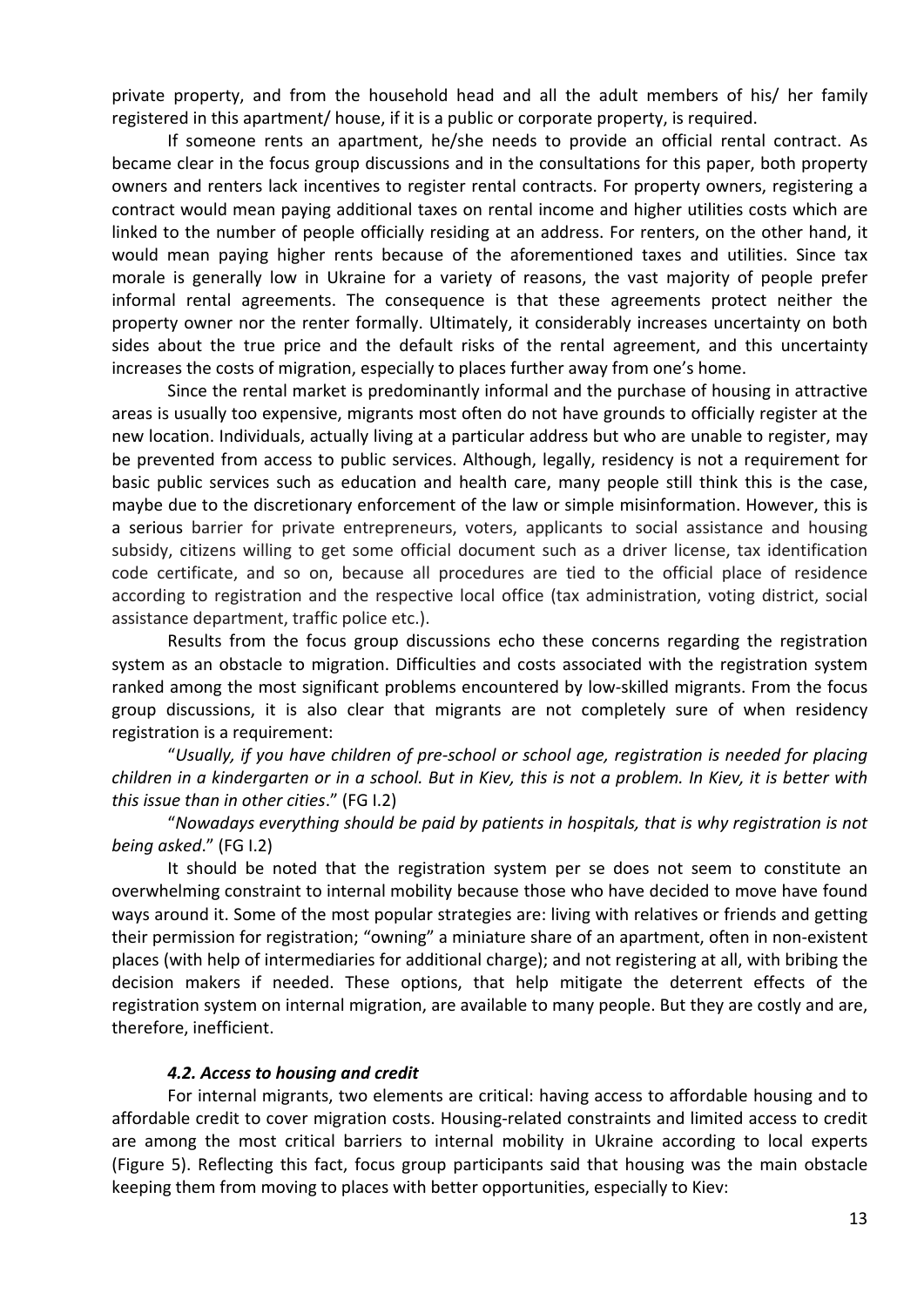"*For example, when I was working in my hometown, it meant that I lived at home, worked quietly, went to work, and had a small salary. When I arrived to Kiev, I needed to rent an apartment. This rent was very high…Almost all of my first salary went to rent*." (FG I.1).

The Synovate survey (Synovate 2010), already mentioned in Section 3, underlines the problem. It found that while Ukrainians were less willing than Serbs or Bulgarians to relocate for a better job, this would change if they were provided with housing. In that case, more than half of the surveyed Ukrainians said they would change their mind and agree to move. In fact, Ukrainians explicitly cited imperfections in the housing market as the key constraint on their mobility. This is a powerful illustration of the housing market's importance in determining labor mobility in Ukraine.

There are several reasons why the housing market significantly affects Ukrainians' decisions to move (Komarov 2012). First, there is a very high home ownership rate. According to the Household Budget Survey in 2010, 95 percent of households owned the home they lived in, and only 2.4 percent of households reported that they rented their dwellings. This partly reflects a legacy from the first decade of transition, when publicly owned houses and apartments were transferred to their occupants at little or no cost through privatization. Home ownership can discourage mobility because the perceived cost of staying in one's home, weighted against the anticipated transaction costs of relocating, is low. As income-migration elasticity is likely to be lower for homeowners than for renters, the former are less responsive to a higher salary of a new job. Personal attachments may also make it more difficult to give up an old house or apartment.

Second, there are significant housing price differentials across regions in Ukraine, with housing in leading regions being significantly more expensive than in lagging regions. These differentials make it difficult for people to sell their houses /apartments in lagging regions to finance the acquisition of similar ones at destination. Furthermore, wage or income differentials are not as large to compensate for significant differences in housing prices. To compare these regional differences, Komarov (2012) calculated the housing affordability index in all major cities as a ratio of the average price of an apartment of 54.8 square meters (which is an average usable area per dwelling in Ukraine) to the average annual disposable income per household and the average annual salary. He found that the most unaffordable housing both in terms of the disposable income and salary was in Lviv (11 and 22.5, respectively), Kiev (8.8 and 21.2) and Odesa (11.1 and 19.7) (Figure 6).

There are also significant regional differences in rental costs. Renting an apartment remains hardly affordable for households with median level of income in most large cities of Ukraine. According to Komarov (2012), the most expensive rent of a benchmark one-bedroom apartment relative to an average household income in the end of 2010 was in Odessa (50.2 percent), Sevastopol (44.1 percent), Simferopol (43.4 percent), Donetsk (42.9 percent) and Dnipropetrovsk (37.4 percent). The relatively more affordable apartments to rent were in Zaporizhia (20.1 percent), Uzhhorod (22.5 percent) and Luhansk (22.8 percent). Due to liquidity constraints, many people cannot leave the poorest regions simply because they are unable to finance the cost of new housing in attractive destinations.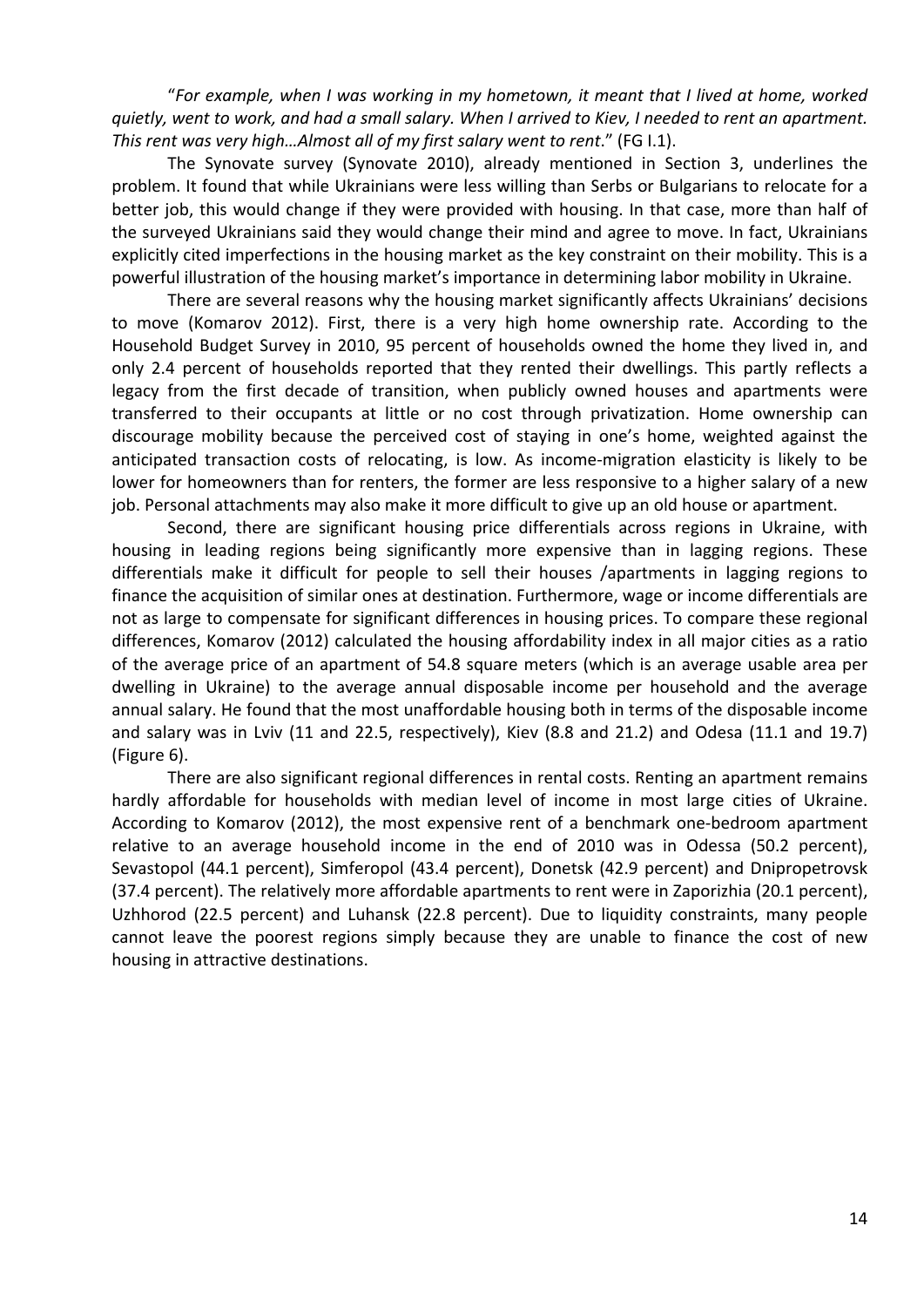

#### **Figure 6. Affordability of housing across Ukrainian major cities, end of 2010**

*Note*: Housing cost is calculated as the average housing cost per square meter multiplied by 54.8 square meters that is an estimated average usable are per dwelling in Ukraine.

*Source*: Authors, based on Komarov (2012, Table 4.1). Original data are from the State Statistics Service of Ukraine (on disposable income and salaries) and the joint database of the Association of Realtors of Ukraine (on housing costs).

Third, housing in Ukraine is very expensive overall, representing on average more than 15 times annual income (Figure 7). This is the highest ratio in the ECA region after Lithuania and Belarus, and seven times higher than in the United States.



**Figure 7. House price to annual income ratio in Ukraine and selected countries, 2010**

*Note*: House price to income ratio is the ratio of median house prices to median annual disposable net wage, expressed as years of income. Median house price and median wages are taken on the basis of sample of cities inside the country. For example, Ukraine is assessed on the basis of 16 cities, including all major oblast centers. For Russia, Poland and USA the number of surveyed cities is 24, 22, and around 240 cities, respectively. *Source*: Komarov (2012, Figure 3.1).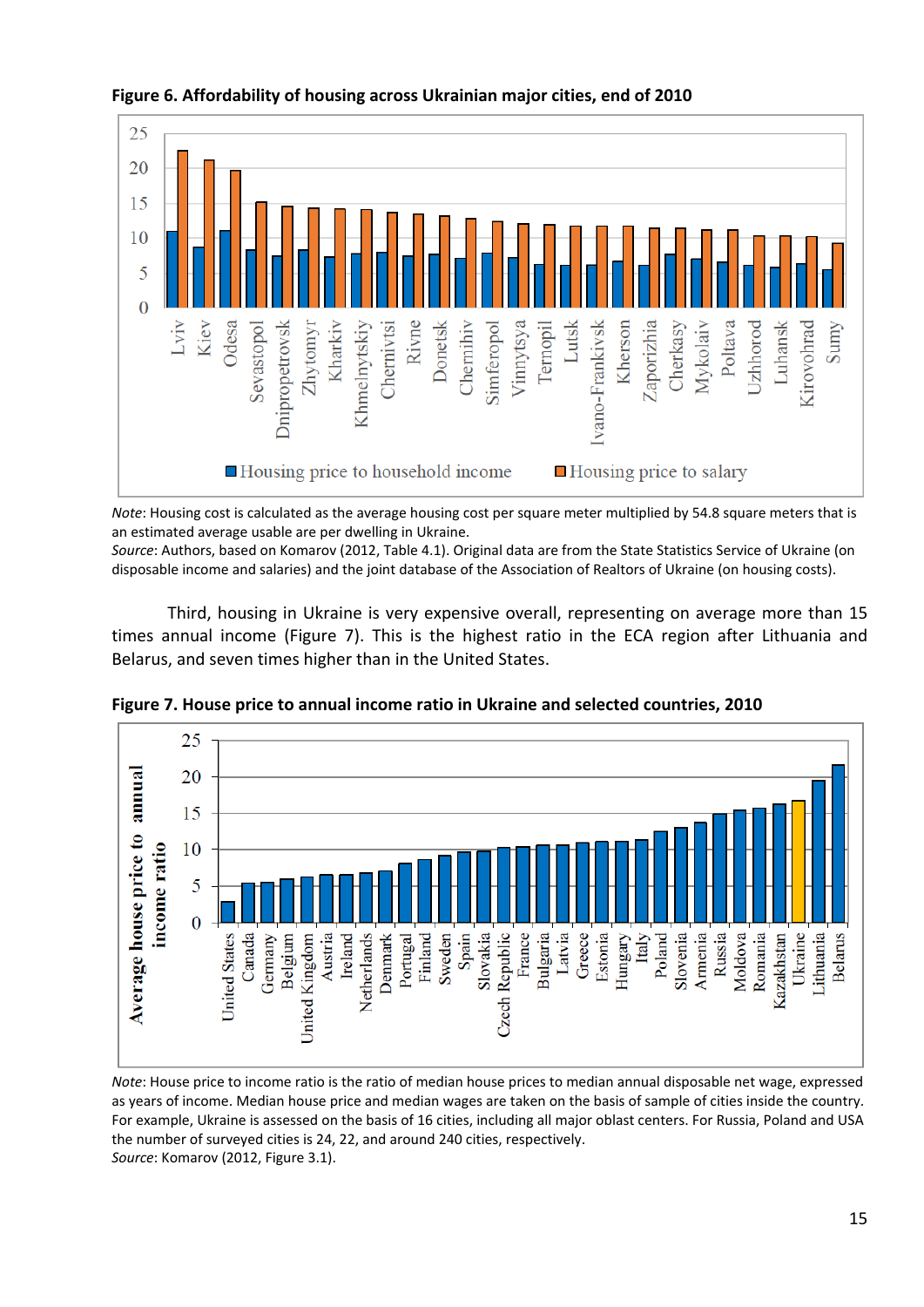Housing-related issues have been found to increase the cost of internal mobility and reduce the incentive to move in other countries as well. Home ownership has often been associated with decreased labor mobility (Bloze 2009; Fidrmuc and Huber 2003; Green and Hendershott 2001). In addition, the availability and cost of housing in other regions helps determine internal mobility (Fidrmuc and Huber 2003; Ghatak et al. 2004).

A fundamental constraint for affordable housing in leading regions is the lack of access to credit and underdeveloped mortgage markets. Financial markets, together with the services they provide, such as mortgages and other loans, are crucial for labor mobility (Hoj 2011; Coulson and Fisher 2009; Haurin and Gill 2002; van Leuvensteijn and Koning 2004). Well-functioning credit markets can help both in financing the move itself and also in financing housing arrangements at destination. They can be particularly useful in countries, like Ukraine, where there are significant price differentials in housing across regions. Improvements in the credit and mortgage markets that would result in lower interest rates are likely to have a feedback effect on housing prices.

Yet, Ukraine has a small mortgage market, with basic legislation passed only in 2003. Mortgage lending gained momentum in Ukraine in 2005 while most CEE countries experienced start of mortgage boom in the early 2000-s. Residential mortgage debt increased sharply during the pre-crisis years and reached its peak of 11 percent of GDP in 2009 (Komarov 2012). This is comparable to the rates in Bulgaria and Slovenia but significantly below those in many other EU and OECD countries. The share of real estate transactions involving mortgage loans in the first quarter of 2011 was about 7 percent of the total number of transactions. This is about 3 percentage points more than in 2010, but over 10 times less than that of the "pre-crisis" year of 2007. The main factors behind low mortgage activity in Ukraine are uncertainty of borrowers in their financial stance and extremely high interest rates reflecting substantial political, economic and inflationary risks. Besides, banks have tightened up their mortgage requirements regarding the loan value and debt servicing payment-to-income ratio and supporting documents, in view of the weak legislation protecting creditors' rights and difficulties in forced eviction of mortgagees unable to serve their loans if kids (up to 18 years old) or other vulnerable groups of people are registered there, particularly after the anti-crisis measures taken by the Ukrainian authorities in 2008-2009.

It is also important to note that before the economic and financial crisis that hit Ukraine in the end of 2008 most households preferred USD-denominated mortgage loans (less often in Euro or Swiss franc) due to much lower interest rates compared to UAH-denominated loans, even though they received their income in UAH. $<sup>6</sup>$  $<sup>6</sup>$  $<sup>6</sup>$  After almost 40 percent devaluation of UAH in the</sup> second half of 2008, these households faced serious problems with loan payments and they continue facing similar problems thereafter.<sup>[7](#page-16-0)</sup> As a result, the quality of mortgage portfolio has deteriorated substantially, with non-preforming loans of over 20 percent in total mortgage lending (Komarov 2012).

Further development of mortgage lending in Ukraine is suppressed by the poorly functioning financial market, which suffers from the lack of long-term funding due to the shallow domestic capital market, absence of institutional investors (e.g. pension funds) and high macroeconomic volatility. Before the global financial crisis, main sources of mortgage funding were short-term deposits and external borrowing (either in the form of Eurobonds, or credit lines provided by parent banks to their subsidiaries in Ukraine). But reliance on such sources made the Ukrainian banking system heavily exposed to interest and foreign exchange risks.

 $6$  According to the National Bank of Ukraine, mortgage loans denominated in foreign currency made up 88 percent of total mortgage loans in 2010 (Komarov 2012).

<span id="page-16-1"></span><span id="page-16-0"></span> $^7$  For example, from January 2005 to October 2008 the official UAH/USD exchange rate was in the range between 4.84 – 5.3 UAH per 1 USD. In the aftermath of the economic crisis in the end of 2008, the local currency depreciated to about 8 UAH per 1 USD and remained pegged to this rate until the end of 2013. Political and economic turmoil in Ukraine in 2014, together with transition of the National Bank of Ukraine to a floating exchange rate regime in order to meet the IMF requests, turned Ukrainian hryvnia into one of the worst performers versus US dollar in the world, with depreciation to over 13 UAH per 1 USD in October 2014.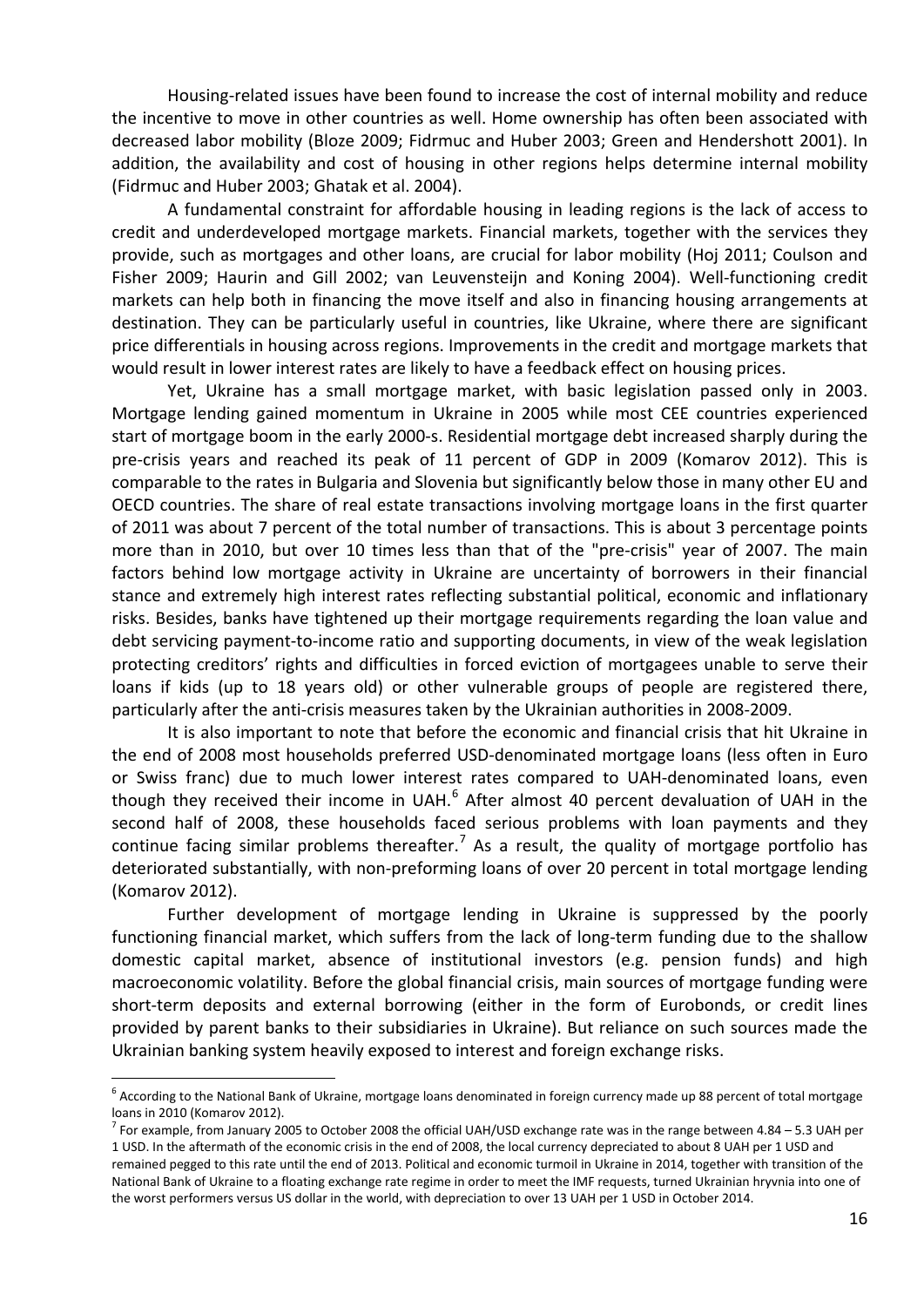Underdeveloped mortgage and credit market leads to high out-of-pocket payments from households' savings or borrowings from relatives, friends or informal intermediaries to cover reallocation costs from one place to another. This is likely to be a tall order for internal migrants, especially youth and the poor.

#### *4.3. Lack of skills*

Ukraine has a considerable skills mismatch, with an oversupply in certain occupations (laborers, sales and services, skilled agriculture) and concurrent undersupply in others (certain groups of professionals, particularly health workers; craftsmen and machine operators). Skilled labor shortages have become the second most commonly reported constraint to growth in the enterprise surveys across all countries in the Eastern Europe and Central Asia region (World Bank 2011a). On average, 30 percent of firms considered education and skills to be a major or severe constraint in 2008. Also, it takes firms considerably longer in Ukraine to hire workers with the required skills than in other countries in the region. This is especially true for skilled and nonproduction workers (World Bank 2009b).

Increasing internal labor mobility can help improve the matching process in the labor markets, but the lack of appropriate and easily transferable skills seems to be a serious obstacle to moving, as suggested by experts' survey (Figure 5). This concern was also echoed in the focus group discussions. As one participant puts it:

"*At home I do get a low salary. But, it is impossible to find a job elsewhere in line with my field of expertise*." (FG I.2).

These findings are supported by results from the labor force survey: the composition of jobs even by 1-digit occupation group in the regions with higher wages is significantly different from those in lagging regions (Figure 8). For example, in Ternopil oblast – the region with the lowest average wage in Ukraine – the share of unskilled jobs (elementary occupations) is over 45 percent, whereas the share of the first two groups (Legislators, senior officials and managers and Professionals) is 18.5 percent. In Kiev City, which is the leading region in many respects and the main destination for migrants, the similar shares are 4.7 and 50.6 percent, respectively. Therefore, workers from the lagging regions willing to get the most productive jobs in leading regions are very likely to lack the skills demanded at these jobs that certainly discourage them from reallocation.

Inadequate basic computer and search skills of workers also deter labor mobility as they limit access of job seekers to information about vacancies in other settlements/ regions available in the Internet (e.g. all-Ukrainian job portal maintained by the Public Employment Service of Ukraine) and contribute to informational asymmetries. Information barrier is particularly important in Ukraine due to the weakness of formal channels for the exchange of labor market information and abundance of informal jobs, information about which is not easily available.

The issues of demand and supply of skills (technical, cognitive and non-cognitive), skills mismatch and overeducation, and their role in employability, earnings and labor mobility have been understudied in Ukraine for data reasons. Hopefully, the ongoing studies based on the recent STEP survey conducted by the World Bank, the latest wave of the Ukrainian Longitudinal Monitoring Survey and the labor force survey will help fill this gap in the literature.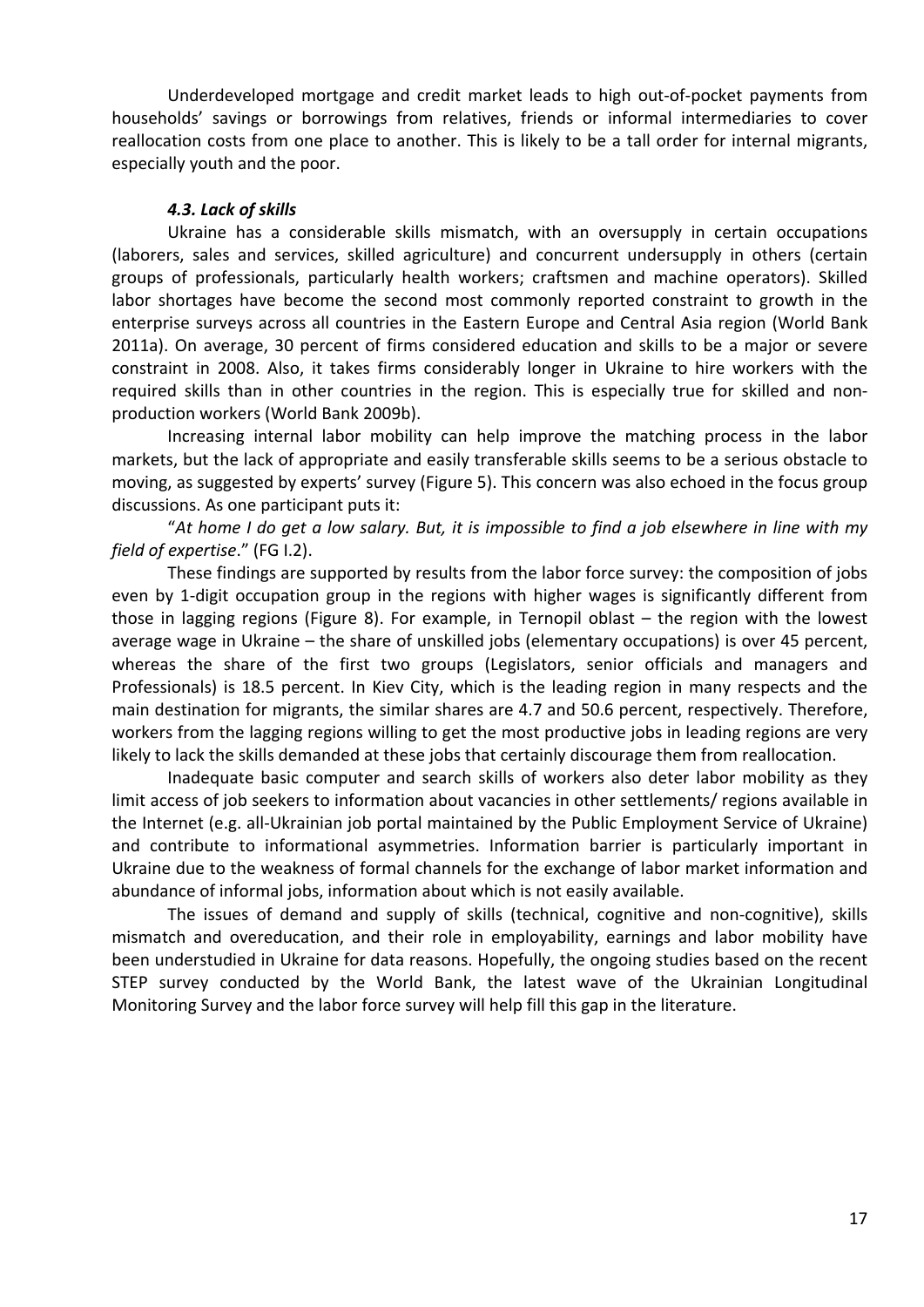

**Figure 8. Employment structure by occupational groups across Ukrainian regions (% of total), 2010**

*Note*: Regions are shown in descending order according to the average monthly wage in 2010.

#### *4.4. Labor market institutions*

The importance of strong labor market institutions for internal labor mobility is motivated by two facts: first, the lack of dynamism in the Ukrainian labor market, as documented by much lower job creation and reallocation rates than in peer countries (World Bank 2009b); and second, the evidence that informal practices act as a partial, but at times, inefficient substitute for formal institutions in the labor market.

For workers to move, a fluid labor market is essential. High job turnover rates, in terms of recreation of existing jobs and the creation of new ones, increase the chances of employment and the quality of matching between employers and workers. If labor markets are static, people have fewer opportunities to change jobs and, therefore, fewer incentives to look for and move to better jobs, especially when far from home.

Labor market regulations, such as employment protection legislation (EPL), that regulate the hiring and firing process of workers, are a critical determinant of the dynamism of labor markets. Overall, the available evidence in the literature on the impact of labor market institutions and policies on labor market outcomes remains inconclusive and often contradictory. In a comprehensive study of this impact in the transition economies of Eastern Europe and Central Asia, Lehmann and Muravyev (2012) found a robust negative effect of stricter EPL on the employmentto-population ratio and a significant positive impact on youth unemployment. Besides, the tax wedge is found to have a strong depressing impact on the employment-to-population ratio, but not on any of the unemployment types, a result that was interpreted by the authors "a scenario where high labor costs push workers into informal employment". In Ukraine, where the overall EPL, and protection of regular workers in particular, is very stringent compared to the other successor states of the Soviet Union (Muravyev, 2014), it is an important force deterring dynamism in the labor market and therefore labor mobility.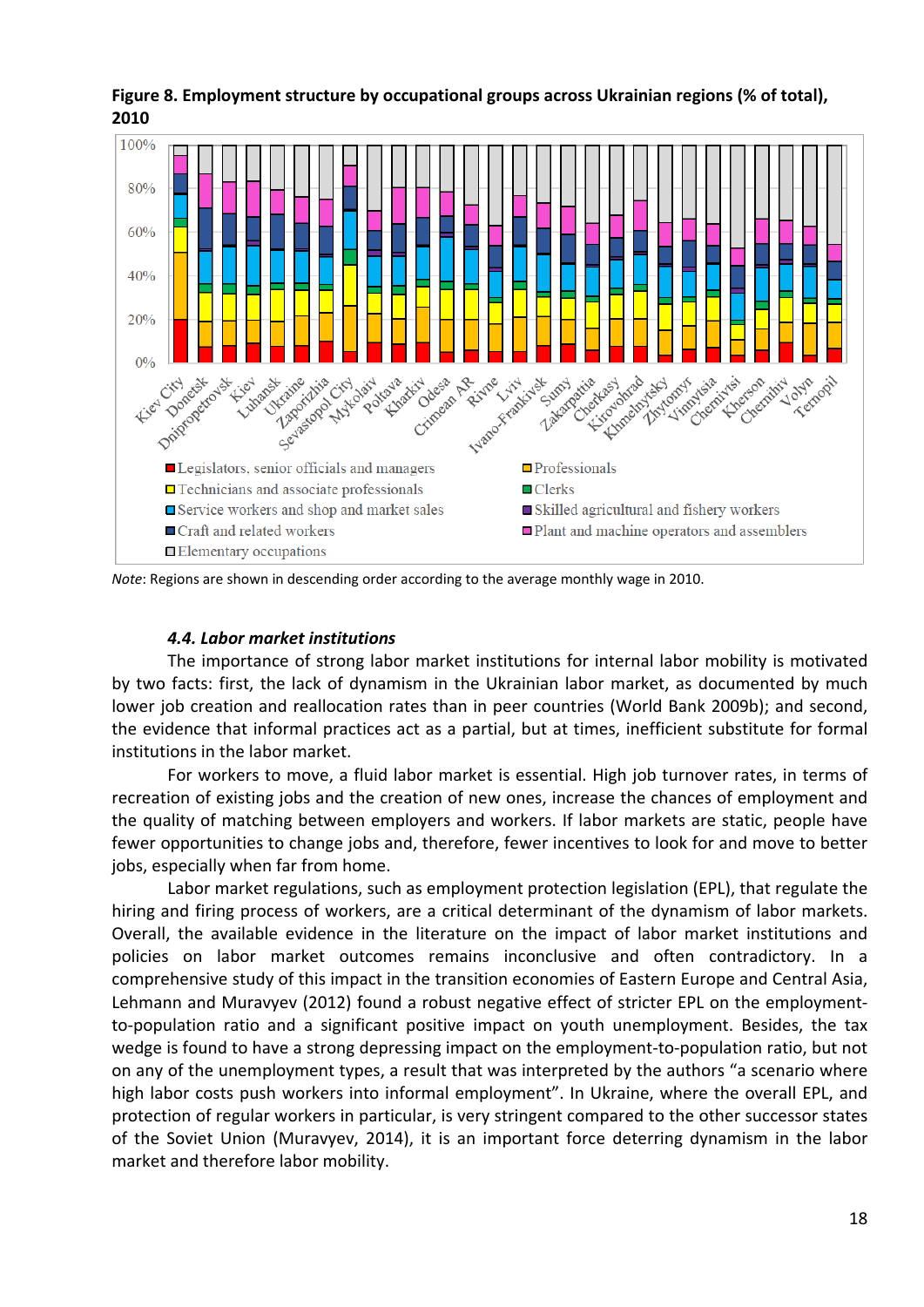Ideally, EPL should provide a balance between the much needed flexibility to increase the dynamism of the labor market, while offering sufficient protection to workers to have a proper safety net that facilitates labor market transitions. In Ukraine, this balance is not provided, enforcement of the old Labor Code adopted in 1971 is very weak, and employers tend to abuse their power, as confirmed by focus groups discussions for the Ukraine case study on jobs (Kupets et al. 2012). If provisions of EPL that regulate the terms of labor contracts, including the length of contract, payment of wages, working conditions, notice periods for layoffs, and severance pay, are enforced, they ensure a necessary level of security and certainty that increases the expected payoff from labor market decisions, including labor migration.<sup>[8](#page-16-1)</sup> If workers do not have this security because of informal employment or abuse of power by their employers, they are deterred from moving to take up such insecure jobs. The uncertainty of payment of wages and fake probation periods are the most widespread problems, mentioned during focus group discussions, which adversely affect migration decisions:

*"Basically, the 90 percent of the construction sector here is in the shadow. And those 10 percent, which is not… Everyone here knows how many guys they employ, these people work 2-3 months and quit, new guys work 2-3 months and quit, and so on. Just because they are not getting paid for their work" (FG II.6)*

*"Many friends who got a job, mainly found through the Internet, say that they have a probation period. A month, two, three months… After all, employers do not pay because they tell that they are not satisfied with people's work and say them "good-bye". Next people come for 2-3 months, next, and so on." (FG II.10)*

Besides, strict EPL and inefficient labor market institutions support the existing nationwide wage and labor market rigidities, which limit cost-of-living adjustments in regional wages and, therefore, decrease the net benefits of migration to the leading regions where, as has been shown above, housing and also living costs are much higher. Finally, other by-products of inefficient formal labor market institutions, namely gender, age and ethnical discrimination, work-related violence and exploitation of migrant workers, particularly widespread among the low-skilled, also hamper the ability of people to find decent employment in the other regions and therefore trap them in their low-productive jobs or unemployment in lagging regions.

#### *4.5. Social benefits*

Just as with labor regulations, social benefits can either discourage or encourage the open movement of labor. Well-designed unemployment insurance and social assistance benefits can help people overcome financial constraints and secure work in leading regions. On the other hand, poorly designed social benefits may prevent people from entering the labor market and may drive them to remain in lagging areas.

<span id="page-19-0"></span>Overall, the social assistance sector has substantial coverage in Ukraine – with over 42 percent of the population receiving directly or indirectly at least one type of social assistance, and has poor targeting performance. Although the overall spending on social assistance went up before the crisis in 2008, there was a contraction of the income-tested program for low-income families in favor of categorically targeted programs such as child-related allowances, privileges to different categories of population, and allowances for people with disabilities. As a result, the overall targeting accuracy of the social assistance sector in Ukraine has deteriorated by 2008, and Ukraine became one of the poorest performers in the Eastern European and Former Soviet Union countries

 $8$  Interestingly, perceived job security in both temporary and permanent private jobs is found to be lower in countries with stricter employment protection legislation, probably because strict EPL seems to increase the associated cost of job loss by reducing the reemployment probability and extending duration of unemployment (Clark and Postel-Vinay 2009). At the same time, perceived job security in public jobs, which are usually "insulated from labor market shocks", is uncorrelated with the stringency of EPL.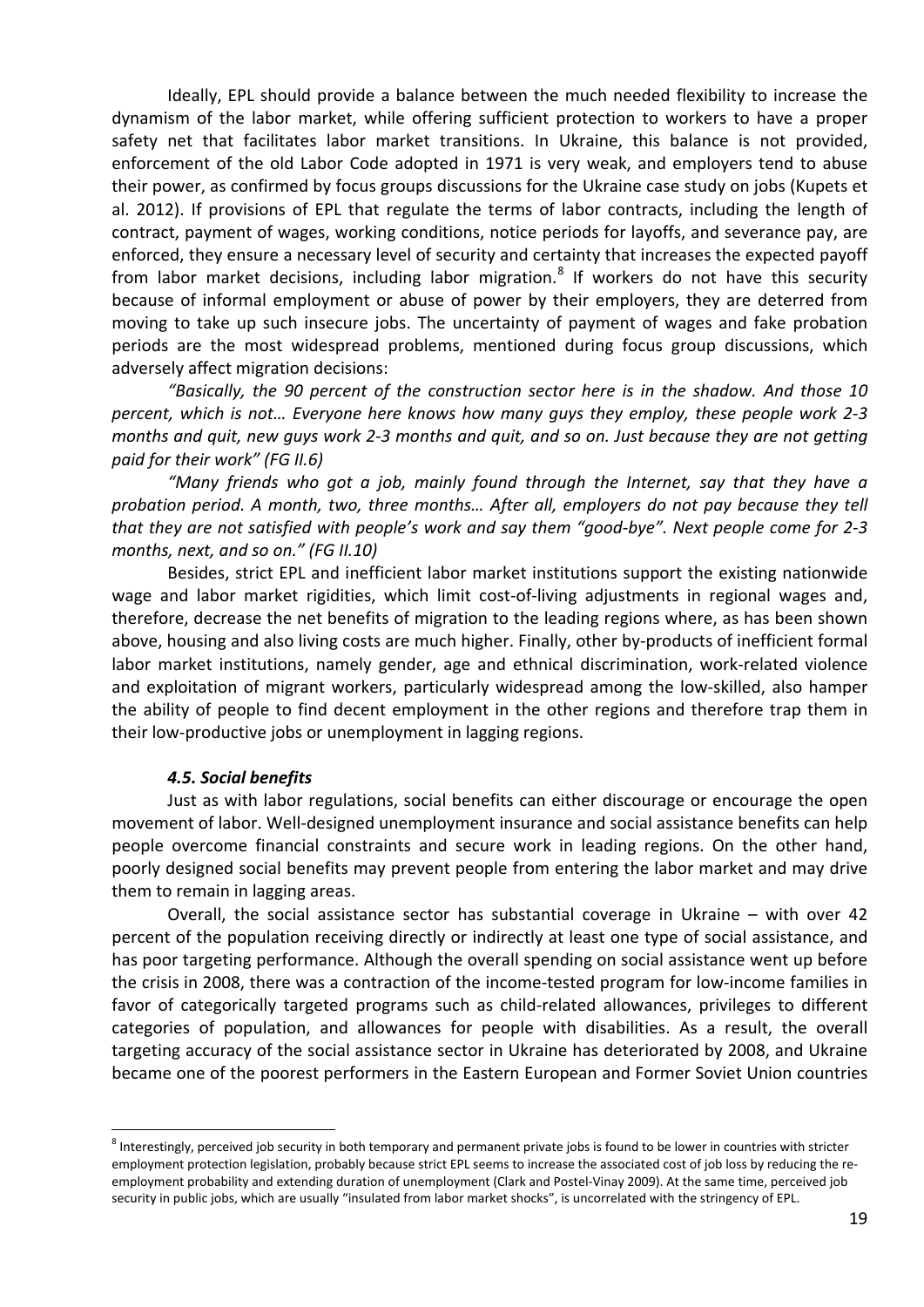in terms of overall targeting accuracy and cost-effectiveness in alleviating poverty (World Bank 2010).

The receipt of social transfers may alter the labor and migration behavior of household members in two ways. On the one hand, they may reduce their work efforts and stop searching for (better) economic opportunities in other regions because transfers reduce the pressure to work and the rewards from working, particularly if benefits are reduced when household income increases (Grosh et al. 2008). On the other hand, beneficiaries may use the transfer to finance reallocation, cover job search costs, invest in training or small business, etc. But the empirical evidence suggests that participation in social assistance programs has only small or moderate effects on employment in developed countries, and even smaller effects in developing countries, where due to low generosity most social assistance programs complement rather than substitute for the earnings of able-bodied beneficiaries (Grosh et al. 2008).

This is especially true for the programs with moderate generosity when the benefits represent less than a quarter of household income, as in Ukraine (World Bank 2010). The childbirth grant is probably the only prominent exception in terms of generosity, which seems remarkably high when compared to spending on other beneficiaries. In rare cases, it might indeed prevent people from moving, especially when taking into account the higher purchasing power in lagging and rural areas, but it is not likely to be the main reason against migration.

Another important barrier to internal labor mobility could arise from eligibility criteria for social benefits. If the eligibility is tied to the place of residence, and the benefit is not portable across regions, it could prevent people from moving. Technically, this is not always the case in Ukraine. For example, people can apply for and receive unemployment insurance regardless of where they live; the same is about access to education and health care services. However, the application to social assistance and various benefits requires personal office visits at the place of official residence. To the extent that people are often not officially registered at the place where they actually live, this might require more or less frequent trips to the place of origin and could act as a – albeit probably small – disincentive to move. These concerns were confirmed by informants of focus groups discussions and our survey of experts (Figure 5).

#### *4.6. Social networks and informal arrangements*

As discussion has shown above, people in Ukraine face significant barriers when deciding to move. The institutions that are supposed to help people connect to economic opportunities in other regions – housing markets, government institutions like the population registry, labor market institutions, education and social welfare systems – are underperforming. As a result, Ukrainians often have to rely on alternative solutions, which are mostly unregulated and do not provide formal protection, entail high levels of uncertainty, and use social networks in lieu of formal institutions.

Social networks can be an efficient way of overcoming some of the barriers to internal mobility, but not always. The housing market is a good example. When searching for housing, using social networks can be a very efficient means. But social networks are typically tighter in the close proximity of one's home and therefore an important complement to other channels. But further away, they will be less tight and hence less efficient, and relying only on social networks alone can limit one's options. A fluid and transparent formal housing market is also needed.

The labor market is another, even more telling example. As with housing, social networks can be an efficient complement to formal search channels for jobs. But relying on social networks alone, as a substitute for formal search channels, limits people's options with regard to job search and could prevent them from connecting to better economic opportunities. The large extent of informal employment in Ukraine further limits people's horizons. Individuals circumvent the formal institutions of the labor market and either work informally or underreport their wages. As a consequence, the payment of wages is associated with high levels of uncertainty, as the focus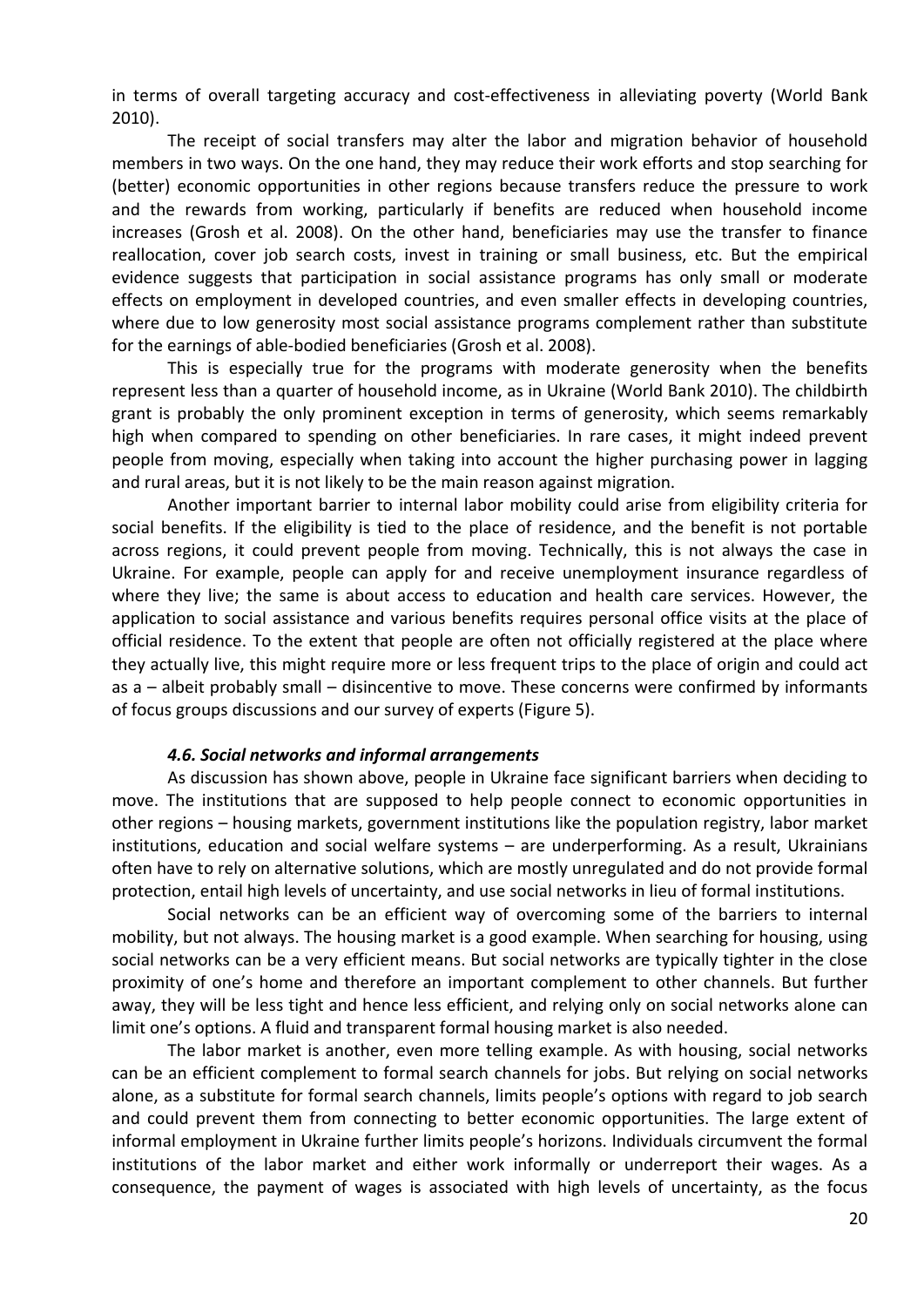group discussions show. When looking for a (new) job, Ukrainians use their social networks to get reassurance about the reliability of their prospective employer with regard to promised wage payments and working conditions. If there is no such reassurance, the risks and hence the costs of migration, are higher.

Social protection and access to credit are the last examples. In the absence of effective formal social protection mechanisms that support risk management, people will have to rely on informal social risk management mechanisms. Or, in the absence to formal access to credit, they will have to rely on families and friends for loans, including for financing migration. Strong ties to local communities are essential to have access to these informal risk management mechanisms and access to credit. Again, these can be valuable complements to formal institutions, but if they act as a substitute to formal institutions, they can either hold people back, or, maybe even more importantly, influence migrants' destination decisions since people will prefer to go where they can build on an existing network. This might not necessarily be where the economic opportunities are.

#### **5. Policy implications: removing the barriers to internal mobility**

Increasing internal mobility in Ukraine is crucial given the challenges it faces in the future: a rapidly declining and aging population. Ukraine's population is declining faster than in in almost any other country in the world, due to high mortality, low birth rates and outmigration. Ukraine's population is projected to fall below 35 million by 2060 (from current 45 million), and over a quarter of the population are expected to be aged 65 years and older by then. If gender-agespecific labor force participation rates remain constant at 2010 levels, Ukraine is expected to lose over 8 million economically active people aged 15 to 64 years between 2010 and 2060, or over 39 percent of its 2010 level (Kupets 2014c). Hence, demographic shifts will have a strong impact on Ukraine's labor market and medium- and long-term economic growth prospects. Greater workforce mobility and better utilization of available human resources across the country are likely to help mitigate their impact.

In order to make Ukrainians more mobile and create the conditions necessary to complete the transition to a market economy, it is important for the government to make lasting changes in policy and create effective institutions that support labor mobility rather than standing in the way. Each change will have a ripple effect on the others, and together they will simplify the current system, reduce uncertainty, and provide protection for workers.

#### *5.1. Reform the registry system*

In the previous section, we listed the population registry as one of the major barriers to moving in Ukraine. Although many people have found ways around the inefficiencies created by the registration system, reforming it could change people's perceptions about the barriers to moving and reduce inefficiencies in other markets, such as housing/ rental, which may also limit internal mobility.

OSCE (2009) provides useful guidelines on population registration, setting out the main principles for the establishment and maintenance of functional models of population registration in democratic societies, describing criteria for developing efficient population-registration systems that correspond to the actual needs of the member States and their citizens, and highlighting good practices in the region. Ukrainian authorities and practitioners should follow these guidelines in reforming the national system of population registration. It is important to ensure that after reforming the system citizens can really exercise the fundamental human rights guaranteed by the Constitution of Ukraine and international legal instruments, such as those to the freedom of movement and free choice of the place of residence; access to social public services like education, health care, and social assistance; the right to vote; privacy and property rights, etc.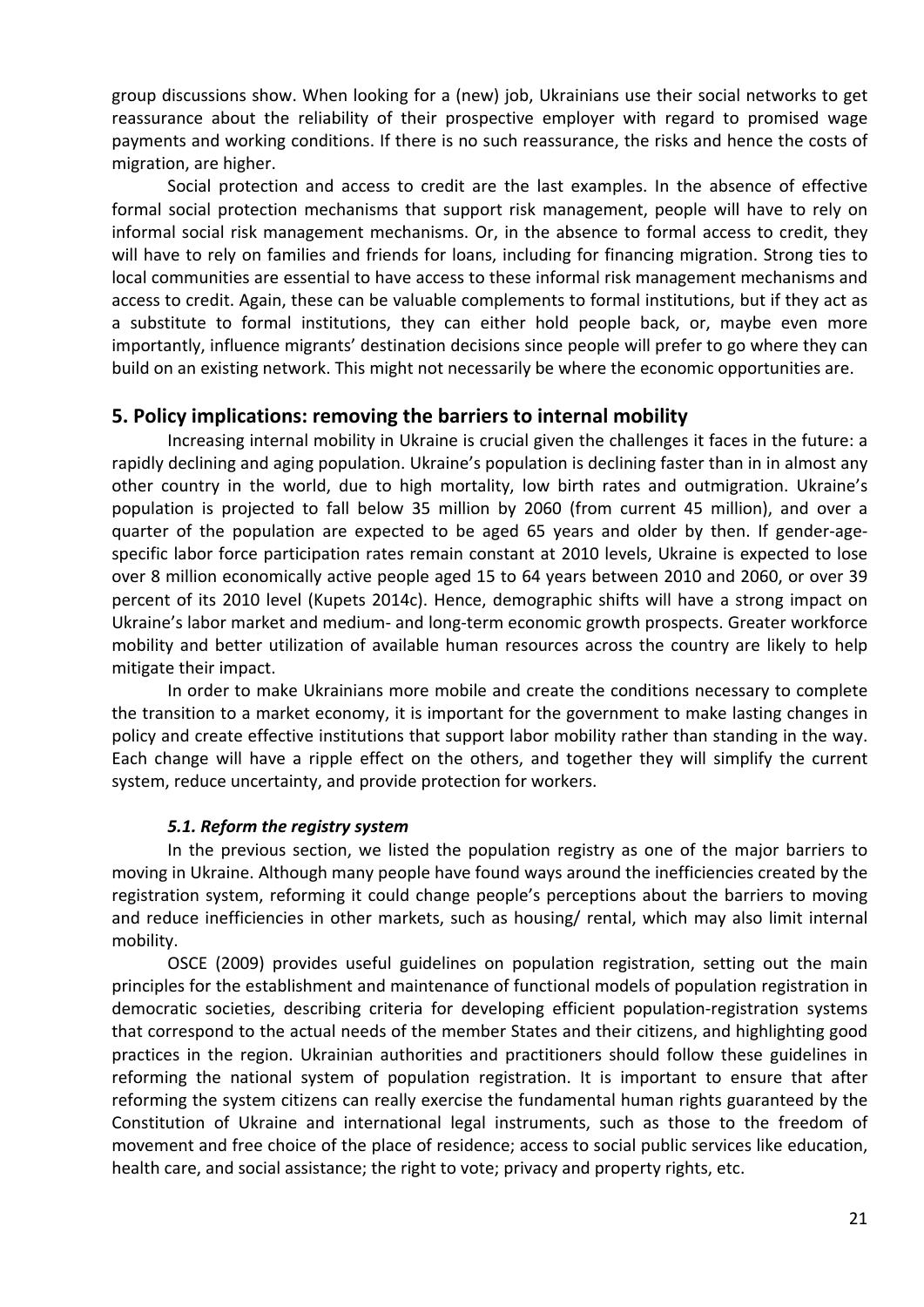But reforming the registration system is not only about changing the legal framework or computerization of the system, it is also about strict implementation of the rules and procedures by all the relevant institutions and removing the incentives for individuals to provide false information about the place of residence or circumvent the system at all. On top of this, there should be public trust and confidence in government and political institutions, which was very low in Ukraine (Kupets et al. 2012) and which triggered the civil unrest and political turmoil in 2013 – 2014 (Besedina 2014). Building trust of Ukrainians in their government and political institutions by improving governance, fighting corruption, reducing income inequality and strengthening the civil society is, therefore, the first step to increase the willingness of citizens to register their actual place of residence and declare their economic activities/ income to the state.

True reform of the registration system also requires coordinated actions from the tax system and the housing/ rental markets. Improving the incentives for registering rental contracts would create the necessary institutional backdrop for making renting more transparent and more attractive.

#### *5.2. Ensure a better functioning housing market*

Ensuring a better functioning housing market – including its complementary markets such as real estate, rental and credit markets – is fundamental in addressing existing barriers to internal labor mobility in Ukraine. Komarov (2012) suggests a detailed list of policy options directed at improving the overall functioning of these markets in Ukraine. The key area is the development of rental market, with the necessary reorientation of the state housing policy goals from promising free homeownership to everyone to providing households with more and better opportunities of rented housing. Komarov (2012) offers the following two supplementary alternatives for developing the public rental sector in Ukraine:

(i) social housing, to be rented out by local authorities to low-income households, disabled, homeless people and other socially vulnerable citizens, at fairly low rates that are largely subsidized by local authorities, and

(ii) affordable housing, i.e. housing offered for rent to the households which are not poor enough to claim for social housing but which are not rich enough to buy an apartment/ house or get a mortgage loan. Dwellings for affordable housing can be provided from a municipal stock but mainly at the expense of private resources mobilized in the framework of a public-private partnership, funds provided by non-profit organizations and private investors. Amann (2005) suggests to follow good practices of Scandinavian countries, the Netherlands and Austria by establishing of an intermediary organization between the market and the state like Housing Finance Agency (so-called Third Sector in housing), which acts in accordance with the market economy principles but helps fulfill policy targets of the state.

The Austrian model of social housing and its financing, with the Limited Profit Housing Associations acting as the Third Sector in housing, is proved to be one of the best models to follow by Central and South Eastern European countries (Amann and Munst 2005; Amann 2010). A definite advantage of the Austrian social housing model is that it does not restrict policy measures to low-income households, and, as a result, there is a high level of equality in housing cost, quality of settlements and available space and almost no segregation (Amann and Munst 2005). Besides, competition between the large social housing sector and the private segment of the rental market influences the general price level and fosters overall efficiency in the housing market.

Imposing a real estate tax in Ukraine as a stimulus for housing supply in the higher-demand areas is another promising reform. Without a real estate tax, housing is historically treated as a relatively inexpensive consumption commodity by many insiders (e.g. poor elderly citizens). The imposition of a real estate tax would change the perception of housing from a consumption good to a capital good and expand the rental market for rooms, apartments and houses. This could be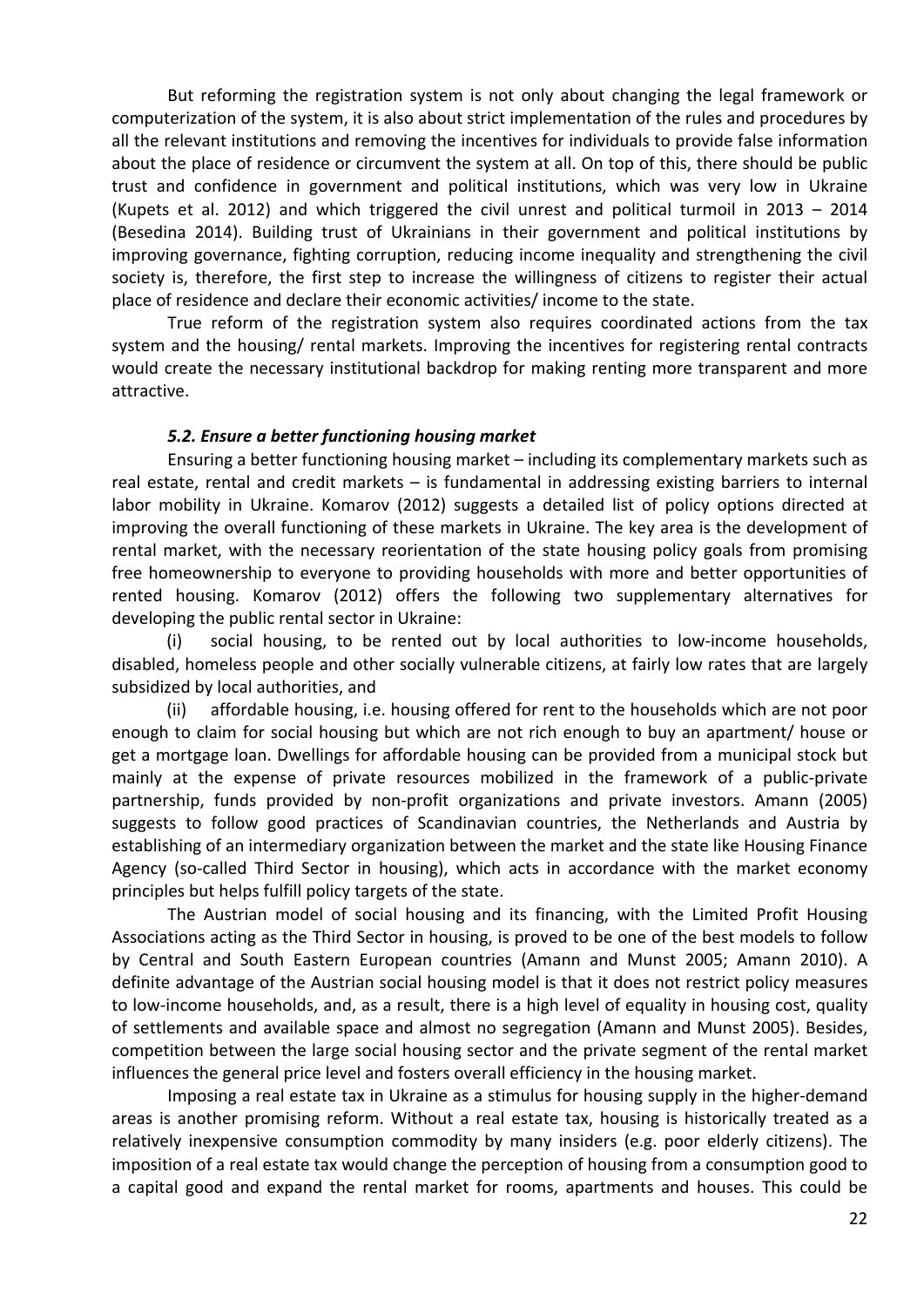particularly beneficial as a source of affordable housing for potential migrants. The real estate tax is also worth considering because in addition to being a source of revenue, it is beneficial for decentralization of public finances  $-$  a policy goal that is being pursued by the Ukrainian government with the donor community, and is on the top of the current reform agenda.

The imposition of the real estate tax on 1 January 2013 was envisaged by Article 265 of the New Tax Code of Ukraine, but in mid-2013 it was postponed till 1 January 2014. According to the recent amendments to the Tax Code effective since 1 April 2014, the tax base is the total area of a residential real estate property. For individuals the tax base may be reduced by 120 square meters for apartments and by 250 square meters for a house. The tax is heavily criticized by the experts because of low tax rates<sup>[9](#page-19-0)</sup> and because its base is linked to an apartment size (in square meters) rather than to a market value of the property, that is at odds with standard practice in the world. Furthermore, as usual in Ukrainian legislation, there are many tax exemptions.<sup>[10](#page-23-0)</sup> Hence, it is not a full-fledged property tax that would deliver substantial revenues to local governments and contribute to the efficient reallocation of people between dwellings, municipalities and regions, as in developed countries. This calls for further improvement of the real estate tax in Ukraine, following good practices in the world.

Finally, concerted actions are also needed in the land and financial markets. Currently, distorted land markets (with a land and urban zoning restrictions as a speculative asset for shadow economy receipts) and shallow financial markets (with lacking or unaffordable credit for developers and private investors) limit the construction of new and affordable housing. Development of a sustainable mortgage and credit market requires reduction of macroeconomic risks and inflation; creating more options for long-term funding, for example through increased participation of institutional investors in the framework of pension and stock market reforms; improving the legislation regarding the problems of non-performing loans and protection of creditors' rights; etc. The state could also give an impetus to mortgage market development through a restoration of mortgage bonds issued for refinancing of commercial banks through the State Mortgage Institution or a mortgage broker company based on state-owned or commercial banks (Komarov 2012). Overall, policies should support deeper mortgage lending while managing risks better.

#### *5.3. Invest in skills development and education*

In order to facilitate labor mobility, people need to be equipped with skills that are transferable across sectors and occupations. For this, people need to have the ability to acquire new knowledge, for that they need a good foundation of cognitive and non-cognitive skills. For the younger generation, this base of strong cognitive skills can be provided by the education and training system. For the stock of current workers who are already out of the formal education system, the policy challenge is to find effective ways to provide these foundations and encourage re-training in new, modern occupations.

Many of the challenges inherent in improving skills in the workforce and reducing the skills mismatch can be addressed through effective policy interventions in post-secondary education. As discussed extensively in a World Bank report on skills in Eastern European and Central Asian

 $9$  The fixed rate per square meter is set as a percentage of the minimum salary established by the law as of 1 January of the respective tax year. For the residential apartments, the total area of which does not exceed 240 square meters, and residential houses, the total area of which does not exceed 500 square meters, the real estate tax rate for the property not being a land plot must not exceed 1 percent of the minimum wage. In case of an excess of the amounts of size of the above area the tax rate shall be 2.7 percent. The first version of this regulation, effective before April 1, 2014, used only residential (living) area of the residential real estate object instead of its total area.

<span id="page-23-0"></span><sup>&</sup>lt;sup>10</sup> For example, pursuant to Article 265.2.2 of the Tax Code, the tax is not paid for: residential properties owned by state or territorial communities (their joint ownership); residential properties located in exclusion areas and unconditional (mandatory) resettlement as set forth by law; structures of a family-type orphanage; garden or dacha buildings (but their number should not exceed one such property per taxpayer); residential properties owned by families having many children and foster families having three or more children (but their number should not exceed one such property per family); and dormitories.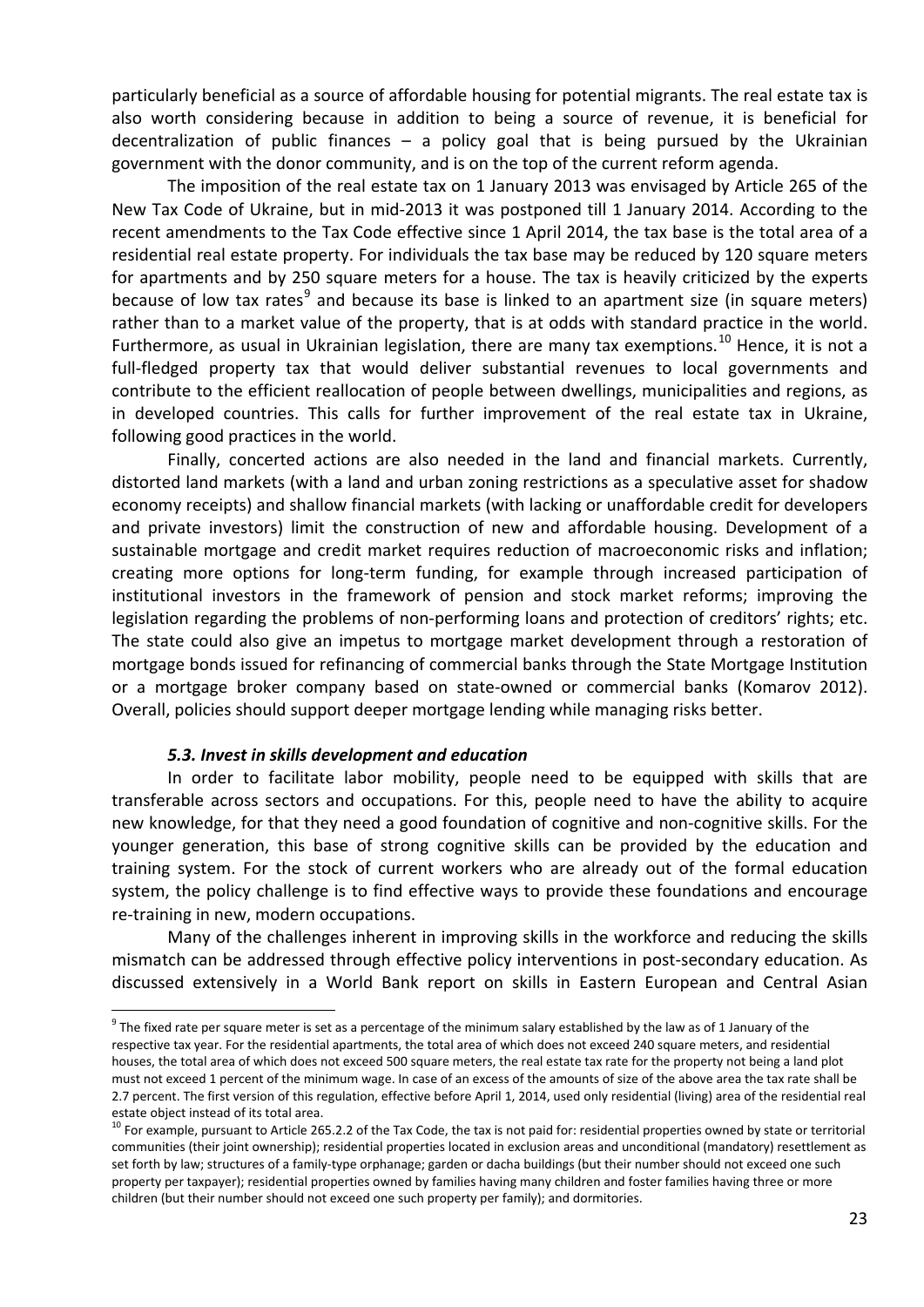countries (World Bank 2011a), such interventions should focus on overcoming failures in information that lead many people to make sub-optimal skills investments (for example, when few people acquire the skills needed to become engineers, physicists, family therapists, skilled craftsmen that are in high demand and prefer instead "fashionable" fields such as finance, economic sciences, law, political science, etc.) and on quality assurance.

Ukraine also needs to improve the efficiency of its elementary and secondary education systems. It has struggled to reorganize its school networks in the face of shrinking student cohorts, resulting in a misallocation of scarce resources, for example, in maintenance of nearly empty schools, rather than in restoring the attractiveness of the teaching profession (Coupe et al. 2011). Reallocating resources would enable the system to provide a good grounding in the skills most needed in a knowledge-based economy. It is also necessary to ensure that pre-school and basic education curricula and pedagogic practice pays adequate attention to the critical development of cognitive and non-cognitive skills. This is important when it comes to setting learning standards and targets, training teachers, and when assessing learning in both cognitive and behavioral dimensions. The experience with related reforms and interventions in Europe and the rest of the world can offer useful lessons.

To meet the challenge of retraining workers, the education and training system needs to become more responsive to labor market needs. This will require more direct involvement of the private sector in the design and provision of education and training, and a more active role in providing young workers and older trainees with on-the-job learning and training opportunities. At the same time, workers need to have better access to appropriate labor market data, like prevailing wages, career advancement opportunities, and vacancy rates in order to make informed decisions about their educational investment. Labor market observatories, public and private labor market intermediaries should play an important role in providing this information, especially for potential internal migrants. Life-long learning also becomes increasingly important, given the demographic trends.

In short, it is the formation of the right skills rather than diplomas, efficiency rather than the amount of spending on education, quality rather than quantitative education indicators that should be the focus of reforms of the education and training systems in Ukraine. To that end, though, more evidence is needed on the learning and employment outcomes of students, graduates and adult workers in order to inform policy design and monitoring.

#### *5.4. Rebalance labor market and social welfare institutions*

As follows from discussion in Section 4.5, institutional reforms of the labor regulations are extremely important for creating a dynamic labor market in Ukraine. The current labor code that dates from before the transition needs to be replaced by the new one – an issue that has been on the top of the legislative agenda since 2001 but without positive outcome so far. In addition, there are many reforms in the field of labor inspection services, labor taxation, and governance that are also needed in order to reduce informality and improve the overall labor market functioning (World Bank 2011b). The challenge is to rebalance labor regulations so that to provide the much needed flexibility to increase the dynamism of the labor market, while offering sufficient protection to workers to have a proper safety net that facilitates labor market transitions.

As with labor laws, the key for social benefits is to balance the amount of the benefit aimed at support of low-income households with the disincentives it might create to participate in the labor force and seek economic opportunities in leading regions. It is also important to ensure that the eligibility criteria for social benefits and services do not bind people to their current place of residence, and the benefits are easily portable across the country. In other words, existing social benefits and services should be spatially blind in their design and universal in their coverage – i.e. made available to every eligible person or household regardless of its location (World Bank 2009a).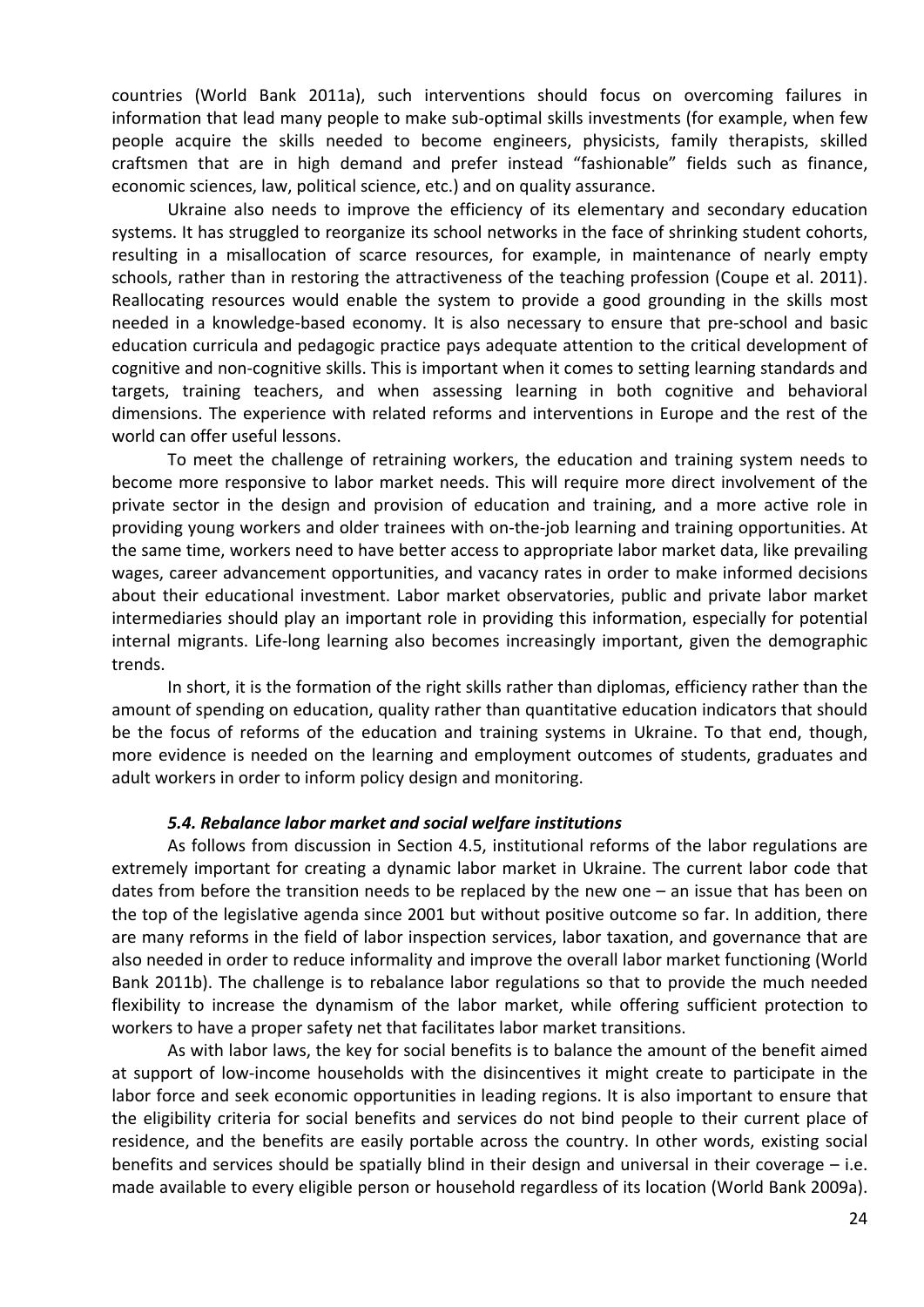In Ukraine, there is also a room to reconsider the design of some not well targeted social assistance programs to improve the equity of the social welfare system and save costs that can be channeled into other important programs or areas (World Bank 2010).

### **6. Conclusion**

Ukraine's economy lacks dynamism, with job creation and reallocation rates significantly below those of its peers. This is both the cause and the effect of people not moving. The rate at which Ukrainians move from one region to another within the country is only half of what we would expect to be when comparing to other countries. Yet even this small stream of mobile workers in Ukraine does not flow to leading regions. Migrants are not leaving lagging areas with poor labor market outcomes, and they are not necessarily going to regions with better job conditions. This suggests that certain barriers prevent people from seeking economic opportunity, but also that significant gains could be realized from greater internal labor mobility.

The main barriers to internal mobility in Ukraine are institutional: (i) administrative procedures that require people to be officially registered at their place of residence, although many people prefer not to register a new residence for various reasons; (ii) underdeveloped housing and credit markets, which make it difficult for people to rent or buy housing in leading regions; (iii) inadequate human capital, as people in lagging regions often lack the necessary skills to access better economic opportunities in high-productivity, modern sectors in the leading regions; (iv) weak formal labor market institutions that reduce dynamism in the labor market, stimulate informal work arrangements and do not provide workers with enough reliable information about job openings and labor market conditions; and (v) social benefits and services that are often tied to the place of residence and that could, in some cases, discourage labor force participation and work efforts in the first place.

Addressing these institutional bottlenecks that affect internal mobility will allow people, especially the poor, to access more and better jobs in leading regions. We suggest five key areas for improvement aimed at helping workers to freely pursue job opportunities throughout Ukraine. First, the population registry system needs to be streamlined and modernized. Second, reforms are necessary to improve the functioning of housing and credit markets. Third, reforms in the education and training system aimed at equipping people with relevant and easily transferable skills are needed. Fourth, labor market institutions need to be improved in a way that will spur dynamism in the labor market while still protecting workers, and also provide reliable information about job openings and labor market conditions. Fifth, there is a need for modernization of the social welfare system to make social benefits easily portable across the country and more targeted at the most needy people.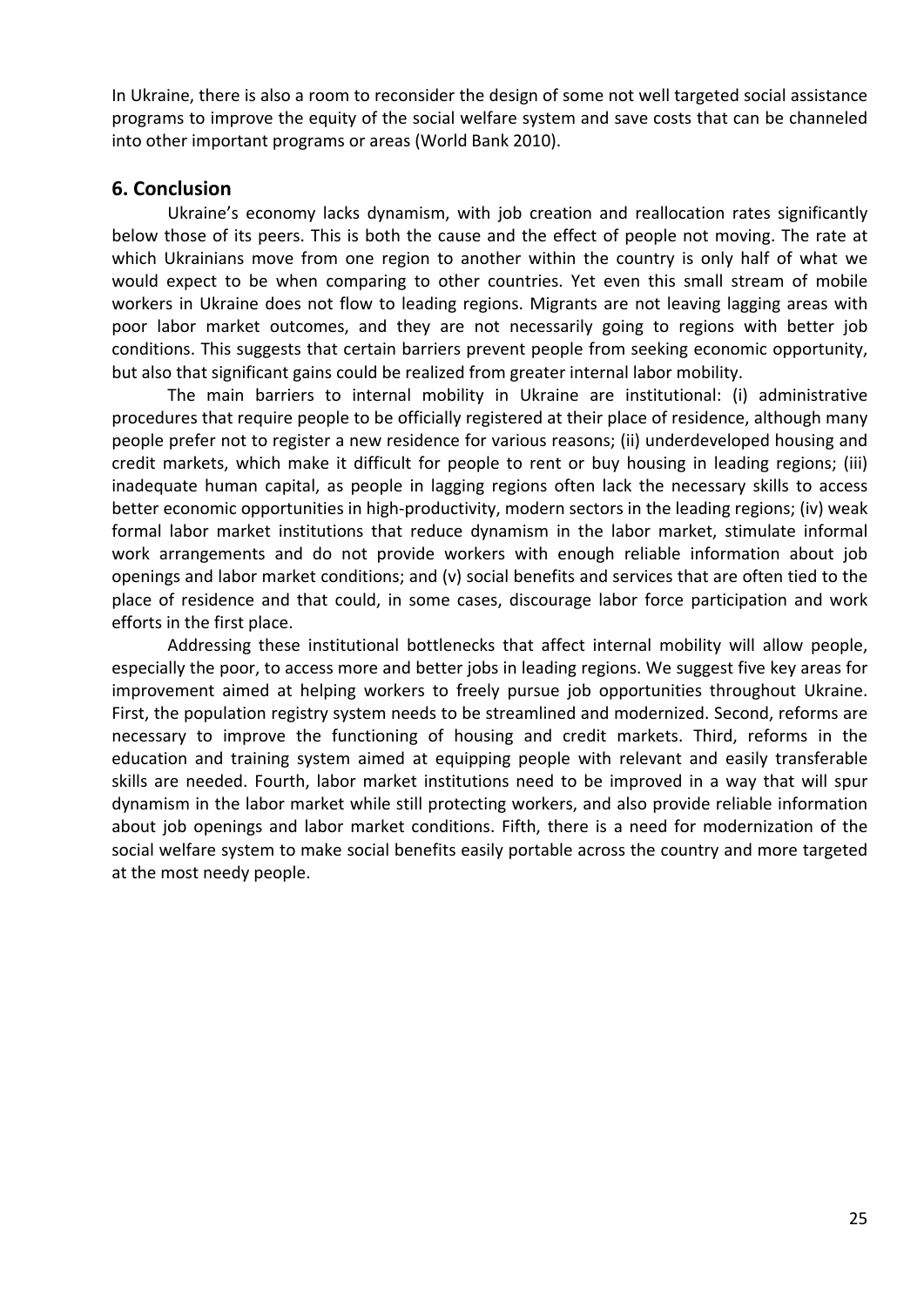### **References**

Amann W (2005) How to boost rental housing construction in CEE/SEE countries. The Housing Finance International Journal 12: 24-31

Amann W (2010) New policies to facilitate affordable housing in Central and Eastern Europe. Acta Polytechnica 50 (1): 53-56

Amann W, Mundt A (2005) The Austrian system of social housing finance. Available via IUT. [http://www.iut.nu/FindOutMore/Europe/Austria/Socialhousing\\_finance\\_Amman\\_Mundt.pdf.](http://www.iut.nu/FindOutMore/Europe/Austria/Socialhousing_finance_Amman_Mundt.pdf.%20Accessed%2017)  [Accessed](http://www.iut.nu/FindOutMore/Europe/Austria/Socialhousing_finance_Amman_Mundt.pdf.%20Accessed%2017) 17 September 2014

Besedina E (2014) Trust and economic reforms. Forum for Research on Eastern Europe and Emerging Economies (FREE) Policy Brief Series. Available via FREE. [http://freepolicybriefs.org/2014/05/19/trust-and-economic-reforms.](http://freepolicybriefs.org/2014/05/19/trust-and-economic-reforms) Accessed 17 September 2014

Bloze G (2009) Interregional migration and housing structure in an East European transition country: A view of Lithuania 2001–2008. Baltic Journal of Economics 9 (2): 47-66

Brück T, Danzer A, Muravyev A, Weißhaar N (2010) Determinants of poverty during transition: household survey evidence from Ukraine. Journal of Comparative Economics 38(2): 123-145

Clark A, Postel-Vinay F (2009) Job security and job protection. Oxford Economic Papers-New Series 61 (2): 207-239

Coulson N, Fisher L (2009) Housing tenure and labor market impacts: The search goes on. Journal of Urban Economics 65(3): 252-264

Coupe T, Olefir A, Alonso J (2011) Is optimization an opportunity? An assessment of the impact of class size and school size on the performance of Ukrainian secondary schools. World Bank Policy Research Working Paper No. 5879, World Bank, Washington, DC

Fidrmuc J, Huber P (2003) The puzzle of rising regional disparities and falling migration rates during transition. Paper presented at the 18th annual European Economic Association Congress and the 58th European Econometric Society, Stockholm, 20-24 August 2003. http:/[/www.eea](http://www.eea-esem.com/papers/eea-esem/.../FidrmucHuberESEM2003.pdf)[esem.com/papers/eea-esem/.../FidrmucHuberESEM2003.pdf](http://www.eea-esem.com/papers/eea-esem/.../FidrmucHuberESEM2003.pdf)

Ghatak S, Mulhern A, Watson J (2007) Interregional migration in transition countries: The case of Poland. Economics Discussion Paper 2007/7, School of Economics, University of Kingston, London

Green R, Hendershott P H (2001) Home ownership and the duration of unemployment: A test of the Oswald hypothesis. NBER Working Paper 2001/8/2, Cambridge, MA

Grosh M, del Ninno C, Tesliuo E and Ouerghi A (2008) For protection and promotion: the design and implementation of safety nets. World Bank, Washington, DC

Haurin D, Gill L (2002) The impact of transaction costs and the expected length of stay on homeownership. Journal of Urban Economics 51: 563-584

Hoj J (2011) Improving the flexibility of the Dutch housing market to enhance labour mobility. OECD Working Paper No. 833, OECD, Paris

International Organization for Migration (2005) Migration, development and poverty reduction in Asia. IOM, Geneva

International Organization for Migration (2008) Chapter 7. Internal migration. In: World migration report 2008: Managing labour mobility in the evolving global economy. IOM, Geneva, pp 173-199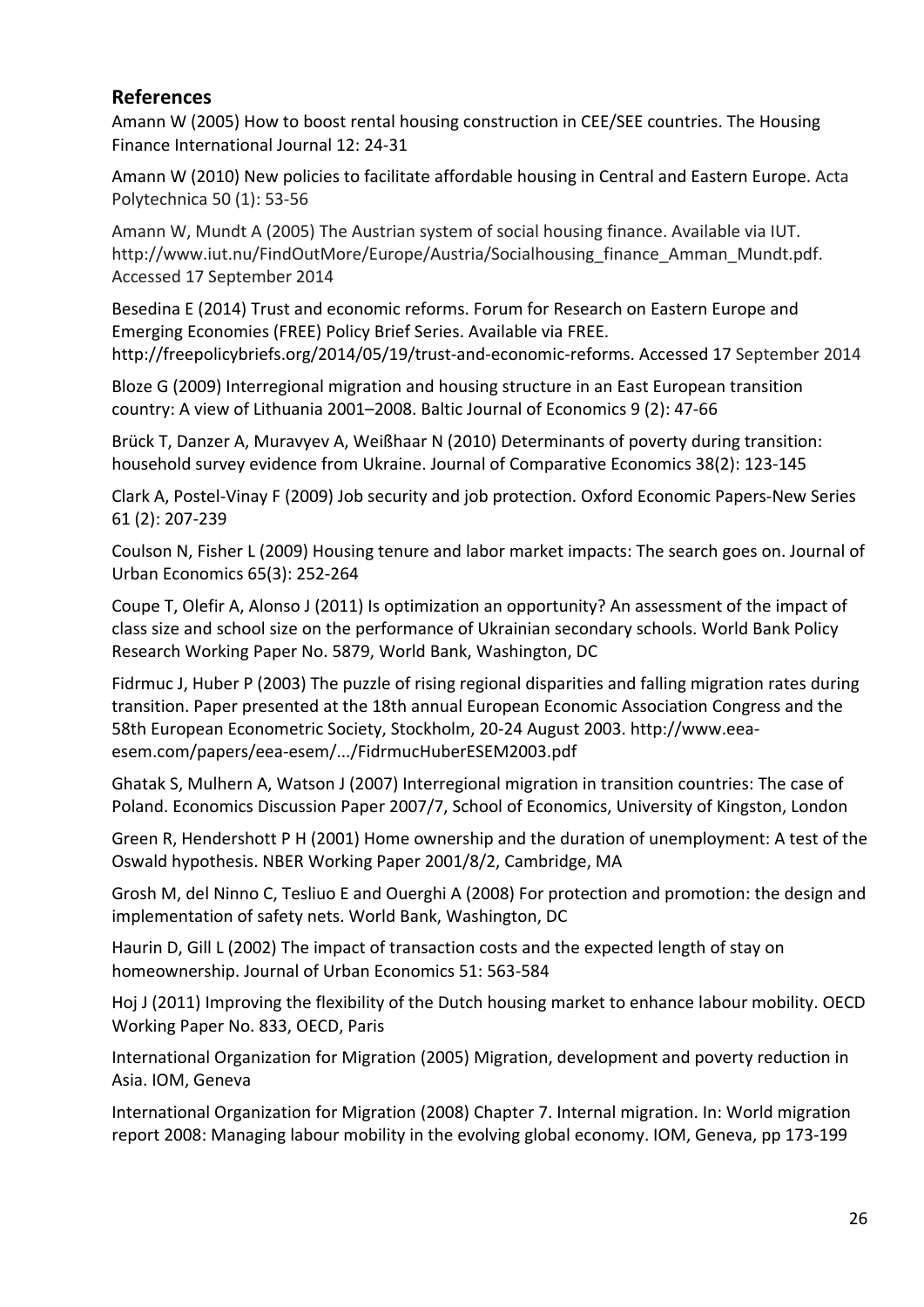Komarov V (2012) Housing market and labor mobility. Available via World Bank. [http://documents.worldbank.org/curated/en/2011/09/17013326/housing-market-labor-mobility.](http://documents.worldbank.org/curated/en/2011/09/17013326/housing-market-labor-mobility.%20Accessed%201%20September%202012)  [Accessed 1 September 2012](http://documents.worldbank.org/curated/en/2011/09/17013326/housing-market-labor-mobility.%20Accessed%201%20September%202012)

Kupets O (2012) Statystychnyj analiz maiatnykovoi trudovoi mihratsii v Ukraini [Statistical analysis of commuting in Ukraine]. In: Formation of the market economy, Special edition "Labour in the 21st Century: New Trends, Social Dimension and Innovative Development", vol 1. Kyiv National Economic University, Kyiv, pp 649-660 [in Ukrainian]

Kupets O (2014 a) Do Ukrainians vote with their feet: Local public expenditures and inter-regional migration. Naukovi zapysky NaUKMA, Ekonomichni nauky [NaUKMA Scientific Proceedings, Economic sciences] 159: 35–41

Kupets O (2014b) Interregional migration in Ukraine: The role of distance, economic and social factors. Demography and Social Economy 2 (22) (in press)

Kupets O (2014c) Labor market challenges of an aging and shrinking population in Ukraine. The Journal of Comparative Economic Studies 9: 99-134

Kupets O, Vakhitov V, Babenko S (2012) Jobs case study: Ukraine. Demographic Change. Available via World Bank. [http://siteresources.worldbank.org/EXTNWDR2013/Resources/8258024-](http://siteresources.worldbank.org/EXTNWDR2013/Resources/8258024-1320950747192/8260293-1320956712276/8261091-1348683883703/WDR2013_bp_Jobs_And_Demographic_Change.pdf) [1320950747192/8260293-1320956712276/8261091-](http://siteresources.worldbank.org/EXTNWDR2013/Resources/8258024-1320950747192/8260293-1320956712276/8261091-1348683883703/WDR2013_bp_Jobs_And_Demographic_Change.pdf)

[1348683883703/WDR2013\\_bp\\_Jobs\\_And\\_Demographic\\_Change.pdf.](http://siteresources.worldbank.org/EXTNWDR2013/Resources/8258024-1320950747192/8260293-1320956712276/8261091-1348683883703/WDR2013_bp_Jobs_And_Demographic_Change.pdf) Accessed 1 December 2012

Lall S V, Selod H, Shalizi Z (2006) Rural-urban migration in developing countries: A survey of theoretical predictions and empirical findings. World Bank Policy Research Working Paper No. 3915, World Bank, Washington, DC

Lehmann H, Muravyev A (2012) Labor markets institutions and labor market performance: What can we learn from transition countries? Economics of Transition 20(2): 235–269

Martynenko T (2004) Regional migration and the evolution of regional unemployment patterns in Ukraine. EERC (KSE), Kiev

Moretti E (2012) The new geography of jobs. Houghton Mifflin Harcourt, New York

Muravyev A (2014) The evolution of the regulation of labour in the USSR, the CIS and the Baltic states, 1985–2009. Europe-Asia Studies 66 (8): 1270-1294

Myrdal G (1963) Economic theory and underdeveloped regions*.* Methuen & Co., Ltd, London

Organization for Security and Co-operation in Europe (2009) Guidelines on population registration. OSCE Office for Democratic Institutions and Human Rights, Warsaw.

Paci P, Tiongson E, Walewski M, Liwiґnski J, Stoilkova M (2007) Internal labor mobility in Central Europe and the Baltic Region. World Bank Working Paper No. 105, World Bank, Washington, DC

Sharpe A, Arsenault A, Ershov D (2007) The Impact of interprovincial migration on aggregate output and labour productivity in Canada, 1987–2006. Research Report 2007-02, Centre for the Study of Living Standards, Ottawa

Synovate (2010) Survey of labour mobility in Russia, Ukraine, Bulgaria and Serbia. London, Synovate

van Leuvensteijn M, Koning P (2004) The effect of home ownership on labor mobility in the Netherlands. Journal of Urban Economics 55(3): 580-596

United Nations Development Programme (2008) Human development report. Ukraine: Human development and Ukraine's European choice. UNDP Ukraine, Kiev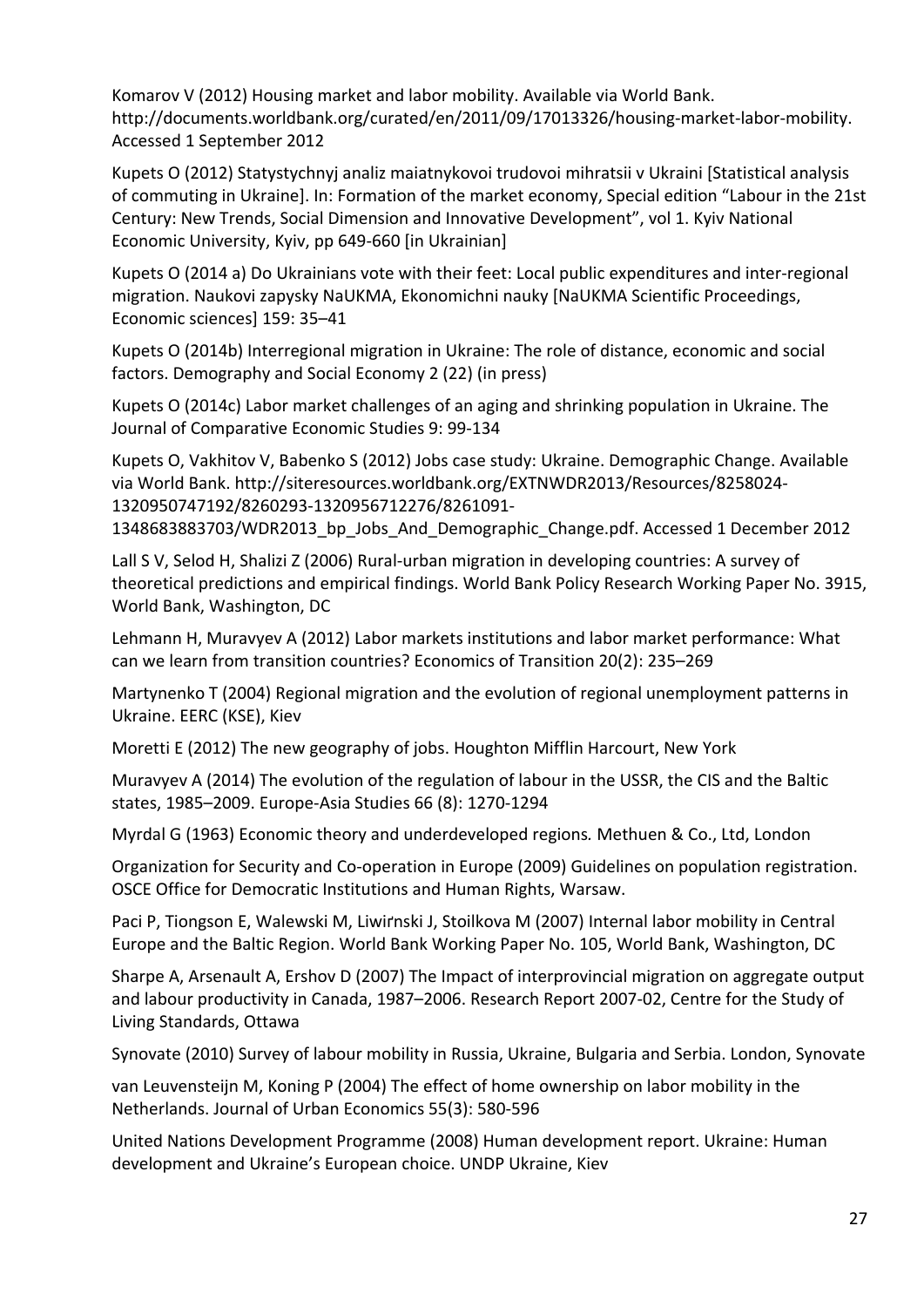Vakulenko E (2014) Does migration lead to regional convergence on Russia? Working paper 53/EC/2014, Basic Research Program, National Research University Higher School of Economics (HSE), Moscow

World Bank (2005) Ukraine poverty assessment: Poverty and inequality in a growing economy*.*  Report no. 34631-UA. World Bank, Washington, DC

World Bank (2009a) World development report 2009: Reshaping economic geography. World Bank, Washington, DC

World Bank (2009b) Ukraine labor demand study*.* World Bank, Washington, DC

World Bank (2010) Improving targeting accuracy of social assistance programs in Ukraine. Technical note for the government of Ukraine. Washington, DC: World Bank. Available via World Bank. [http://siteresources.worldbank.org/UKRAINEINUKRAINIANEXTN/Resources/UkraineHMTNote.pdf.](http://siteresources.worldbank.org/UKRAINEINUKRAINIANEXTN/Resources/UkraineHMTNote.pdf) Accessed on September 17, 2014

World Bank (2011a) Skills, not just diplomas. Managing education for results in Eastern Europe and Central Asia. World Bank, Washington, DC

World Bank (2011b) Policies to reduce informal employment: An international survey. Technical note for the government of Ukraine. World Bank, Washington, DC. Available via World Bank. [http://siteresources.worldbank.org/UKRAINEINUKRAINIANEXTN/Resources/455680-](http://siteresources.worldbank.org/UKRAINEINUKRAINIANEXTN/Resources/455680-1310372404373/PoliciestoReduceInformalEmploymentEng.pdf) [1310372404373/PoliciestoReduceInformalEmploymentEng.pdf.](http://siteresources.worldbank.org/UKRAINEINUKRAINIANEXTN/Resources/455680-1310372404373/PoliciestoReduceInformalEmploymentEng.pdf) Accessed on September 17, 2014.

World Bank (2012a) In Search of Opportunities: How a More Mobile Workforce Can Propel Ukraine's Prosperity (Vol. 1 and 2). World Bank, Washington, DC

World Bank (2012b) World Development Report 2013: Jobs. World Bank, Washington, DC